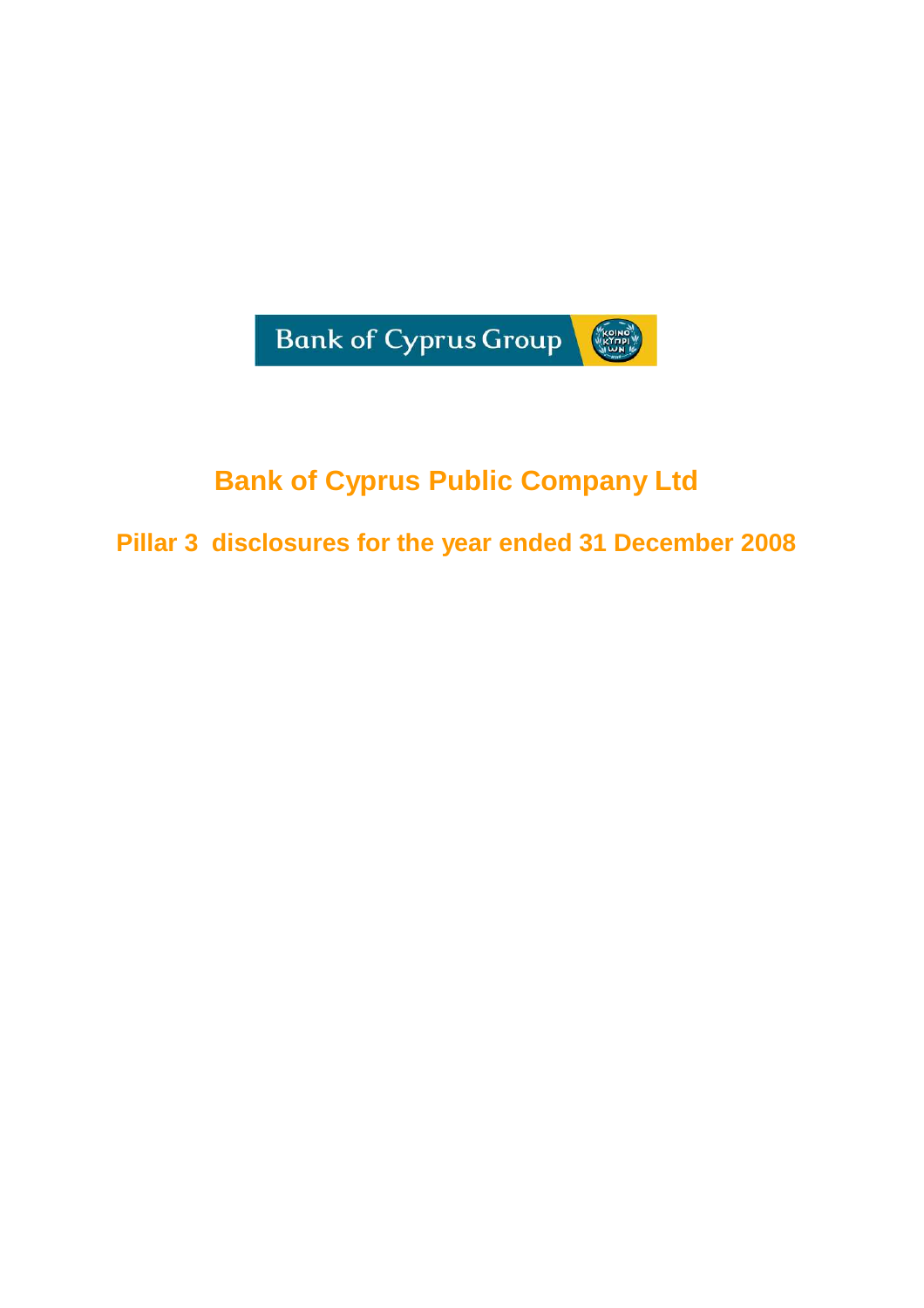## **CONTENTS**

| Differences in the basis of consolidation for financial reporting and prudential purposes 4    |  |
|------------------------------------------------------------------------------------------------|--|
|                                                                                                |  |
|                                                                                                |  |
|                                                                                                |  |
|                                                                                                |  |
|                                                                                                |  |
|                                                                                                |  |
|                                                                                                |  |
|                                                                                                |  |
|                                                                                                |  |
|                                                                                                |  |
|                                                                                                |  |
|                                                                                                |  |
|                                                                                                |  |
|                                                                                                |  |
|                                                                                                |  |
|                                                                                                |  |
|                                                                                                |  |
|                                                                                                |  |
|                                                                                                |  |
|                                                                                                |  |
| Impediments to prompt transfer of funds between parent and subsidiaries 13                     |  |
|                                                                                                |  |
|                                                                                                |  |
|                                                                                                |  |
|                                                                                                |  |
|                                                                                                |  |
|                                                                                                |  |
| 5.1 Internal capital and credit limits for counterparty credit exposures  14                   |  |
|                                                                                                |  |
|                                                                                                |  |
| 5.4 Collateral the bank would have to provide given a downgrade in its credit rating  15       |  |
|                                                                                                |  |
|                                                                                                |  |
|                                                                                                |  |
|                                                                                                |  |
|                                                                                                |  |
|                                                                                                |  |
|                                                                                                |  |
|                                                                                                |  |
|                                                                                                |  |
|                                                                                                |  |
| 7.1 Exposure classes for which External Credit Assessment Institutions ('ECAI') or Export      |  |
|                                                                                                |  |
|                                                                                                |  |
| 7.3 Association of external rating of each nominated ECAI or ECA with credit quality steps. 23 |  |
|                                                                                                |  |
|                                                                                                |  |
|                                                                                                |  |
| 8.2 Relevant internal and external factors considered in the bank's measurement approach  25   |  |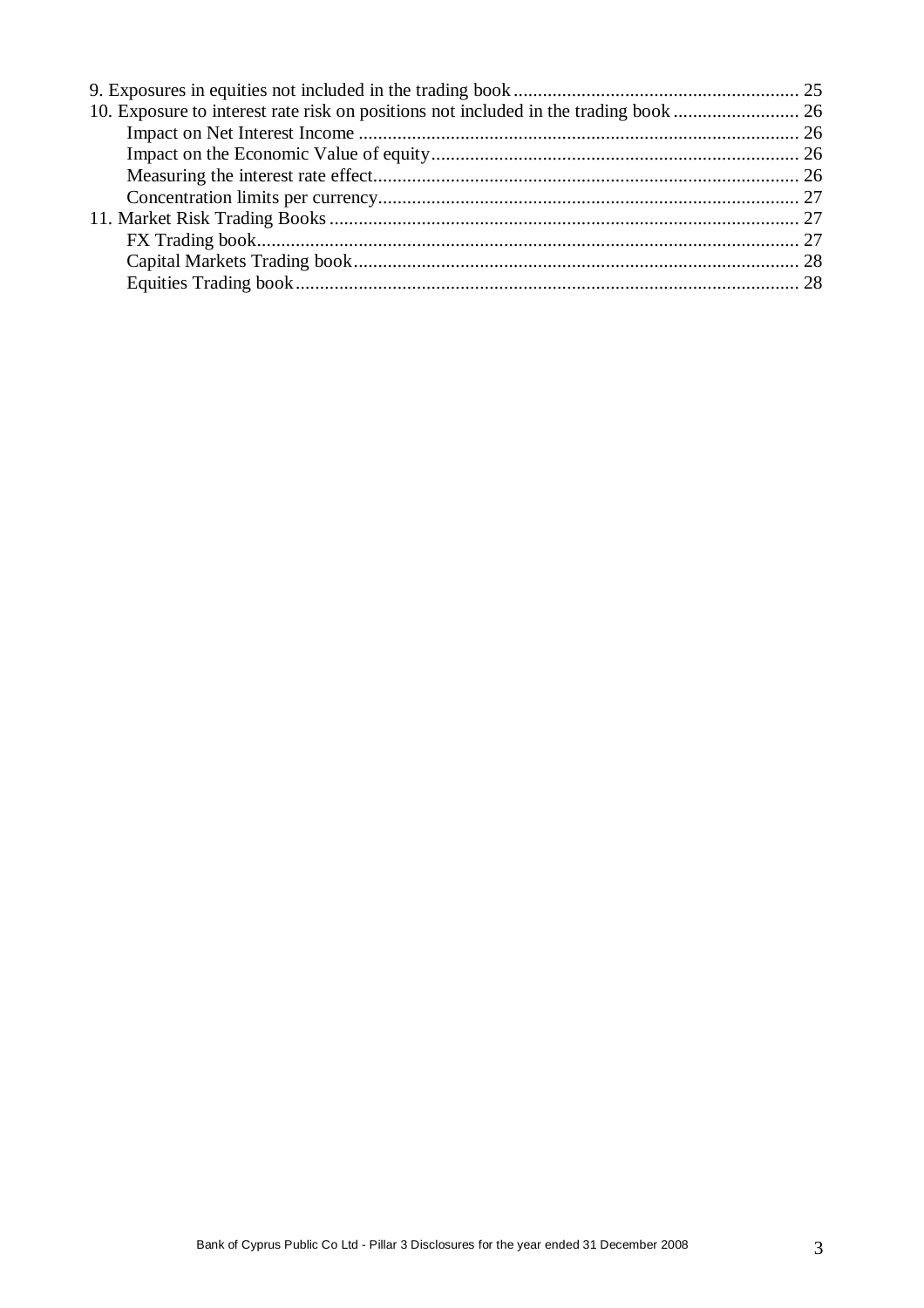## **1. Introduction**

Bank of Cyprus Public Company Ltd ('the Bank', 'the Company') is the holding company of the Bank of Cyprus Group ('the Group'). The principal activities of the Group are the provision of banking, financial services and insurance business.

This report has been prepared in accordance with the requirements of the Directive to banks for the calculation of the capital requirements and large exposures of banks of 2006 and 2007 ('the Directive') issued by the Central Bank of Cyprus ('CBC'). The Directive implements the European Union's Capital Requirements Directive ('CRD')<sup>a</sup>.

The Directive describes the Basel II framework which is based on three pillars:

- Pillar 1 has to do with the standards that set out the minimum regulatory capital requirements that are required for credit, market and operational risk
- Pillar 2 covers the Supervisory Review Process which assesses the internal capital adequacy processes. Banks and Supervisors have to evaluate and assess whether a bank should hold additional capital against risks not covered in Pillar 1
- Pillar 3 (Market discipline) covers transparency and the obligation of banks to disclose meaningful information to the market related to their risks, capital and generally risk management.

The Bank's Pillar 3 disclosures below have been prepared using 31 December 2008 data in accordance with the Directive.

## **1.1 Scope of Application**

 $\overline{a}$ 

The requirements of the Directive, apply to the Group on a consolidated basis, as well as to the following companies on an individual basis:

- Bank of Cyprus Public Company Ltd
- Mortgage Bank of Cyprus Ltd

The Group makes use of the provisions laid down in paragraph 13 of unit A of the Directive in relation to the exemption of banking subsidiaries from its requirement to submit returns on an individual basis in the case of Mortgage Bank of Cyprus Ltd ('MBOC').

The Group also successfully applied to the Central Bank of Cyprus for the inclusion of the Kyprou Leasing S.A. in the solo calculation of the Bank of Cyprus Ltd, on the grounds that the conditions as laid down in paragraph 14 of Unit A of the Directive are satisfied.

Kyprou Leasing S.A. is therefore included in the calculation of the capital requirements of Bank of Cyprus Public Company Ltd.

## **Differences in the basis of consolidation for financial reporting and prudential purposes**

For financial reporting purposes, all subsidiaries are fully consolidated. However, for prudential purposes, the book value of the Group's insurance subsidiaries, as well as its property and hotel business subsidiaries, is deducted from the capital base. The treatment for accounting and prudential purposes of the various Group entities is presented in Appendix 1 (p.29) of the report.

a<br>The Capital Requirements Directive (CRD) constitutes the following two directives:

<sup>•</sup> Directive 2006/48/EC relating to the taking up and pursuit of the business of credit institutions; and

<sup>•</sup> Directive 2006/49/EC on the capital adequacy of investment firms and credit institutions.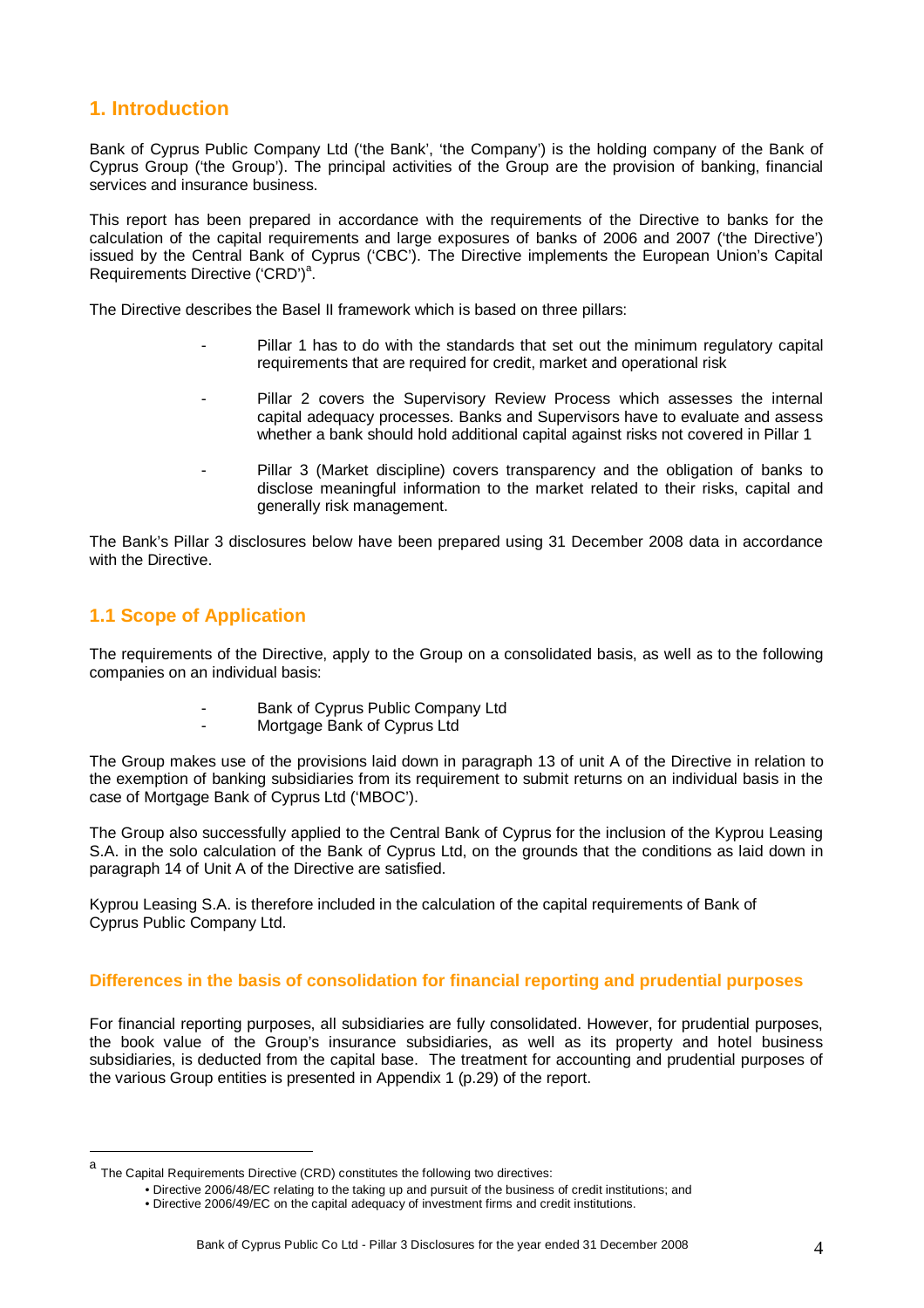## **2. Risk Management Objectives and Policies**

## **2.1 Risk Management Organisation**

Risk is inherent to the Group's business and activities. The Group's ability to identify, measure, monitor and manage each type of risk to which the Group is exposed is an important factor in its financial stability, performance, reputation and to the achievement of its strategic objectives.

### **Risk Management Framework**

This framework provides a comprehensive approach for the Group for identifying, measuring, monitoring and managing each type of risk to which the Group is exposed.

The Group operates in a complex and dynamic international environment and risk is inherent to its business and activities. The implementation of a robust and transparent risk management process is increasingly important in order for the Group to adapt and meet challenges in a structured way so it can continually align its strategy and business objectives against a background of changing risk and uncertainty.

The risk management framework has been developed to:

- ensure that the primary objective of the risk management process is achieved. This is to ensure that a level of capital adequacy is maintained so that the total risk taken across the Group is no greater than the Group's ability to absorb losses
- allow the Group to proactively manage its risks in a systematic and structured way and to continually refine its processes to reduce its risk profile and ultimately its capital requirements
- ensure appropriate strategies are in place to mitigate or transfer risks
- embed the risk management process and ensure it is an integral part of the Group's process of strategic decision making and capital planning
- help create a risk awareness culture at all levels within the Group
- engage the Group management's attention to the management, monitoring, reporting and reviewing of identified risks as well as considering new and emerging risks on a continuous basis.

#### **Risk Management Process**

The risk management process is integrated within the organisation through established internal policies, systems, controls and comprehensive reporting, commensurate with the complexity of the Group's activities and structure. The system of internal controls provides reasonable assurance for the effectiveness and efficiency of operations, the reliability of financial reporting and compliance with applicable laws and regulations. The risk management process provides for the continuous monitoring of the system of internal controls to ensure its effectiveness.

The Group Risk Management Unit is organised into three divisions for credit, market and operational risk management which report to the Group General Manager Risk Management ('GGMRM'). The three divisions, each one for its own discipline, are responsible for the following functions within the risk management framework:

- Facilitation of policy setting in line with the strategic and business objectives.
- Development of the framework for the appropriate risk governance.
- Co-ordination of risk management activities within the Group.
- Development of risk measurement and monitoring tools.
- Assessment and aggregation of all material risks to ascertain the Group's overall risk position.
- Development of capital adequacy assessment models.

Through the realisation of the above, it is expected that both the losses arising from these risks and the relevant capital requirement, will be reduced. In addition, each Division is responsible for ensuring that the Group complies with the Directive in its respective area.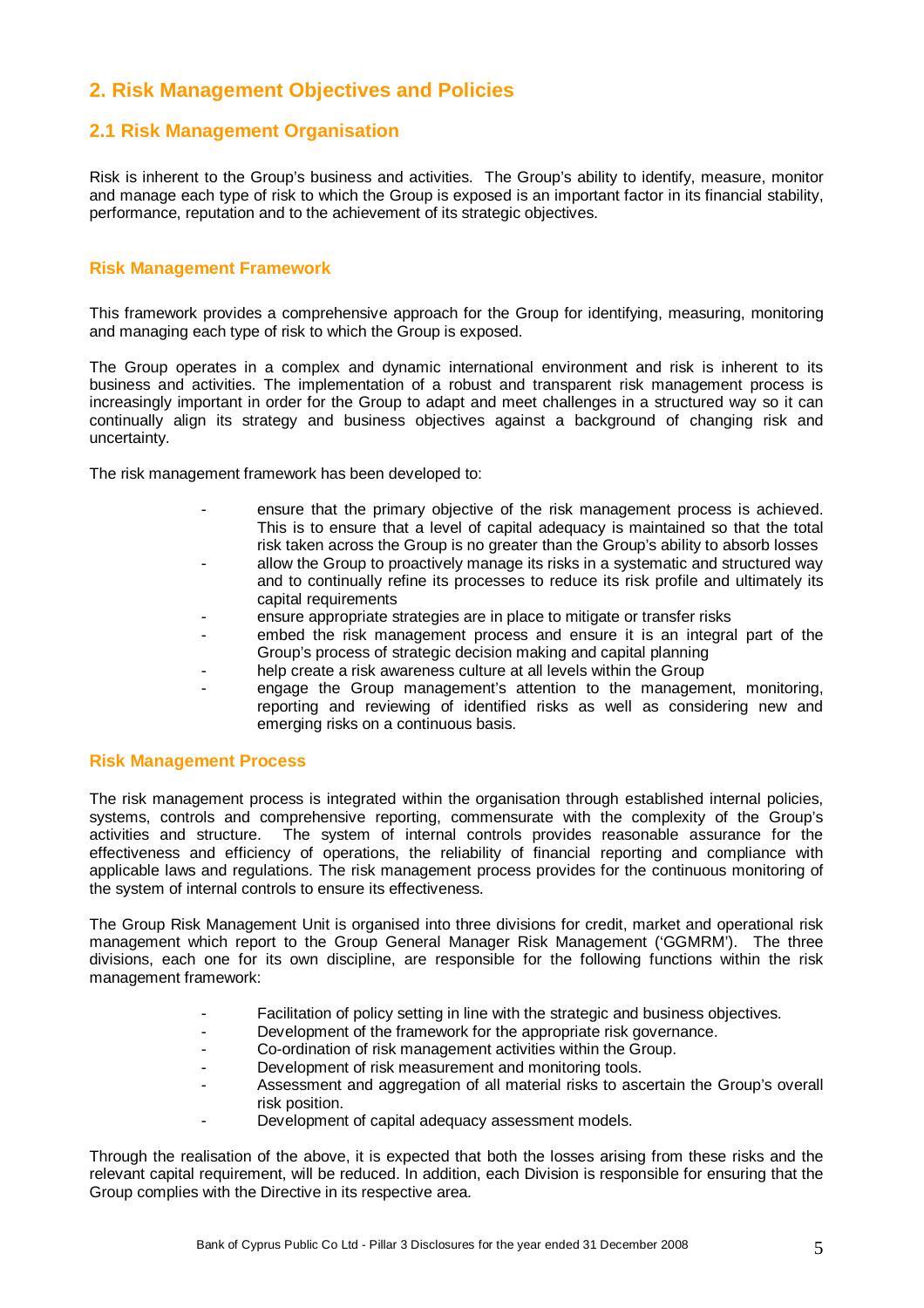The risk governance structure is based on a three line of defence model, which is described below:

- The first line of defence comprises of management and staff who have the risk ownership and the immediate responsibility of day-to-day risk management. It includes the Bank's Board of Directors, Group Chief Executive, Group Executive Risk Committee and the Group Chief General Manager who have the primary responsibility for the management of risk. It also includes the Business Unit /Country Managers, Division managers and the staff of the units/ divisions.
- The second line of defence comprises of the Board Risk Committee, the Group General Manager Risk Management, the three Group Risk Management Divisions and the local Country Risk Management functions. Their role is to provide risk oversight and independent and objective challenge to the first line of defence.
- The third line of defence comprises of the Board Audit Committee and Group Internal Audit, who provide independent assurance over the integrity and effectiveness of the risk management framework throughout the Group.

Risk related issues are reported to the Group Executive Risk Committee comprising of the following members:

- A. Eliades Group Chief Executive Officer
- Y. Kypri Group Chief General Manager
	- A. Jacouris Group General Manager International Business & Operations
- V. Shiarly Group General Manager Domestic Banking
- C. Hadjimitsis Group General Manager Finance and Strategy
	- N. Karydas Group General Manager Risk Management
	- I. Seiradakis General Manager Bank of Cyprus Greece
	- A. Jacovides Manager Group Operational Risk Management

The Group Executive Risk Committee convenes quarterly. Risk management committees also operate within the banking entities in Greece, the UK and Australia.

Market risks are reviewed at least monthly by the Group Asset and Liability Committee (ALCO). Group ALCO approves the policies and limits relating to management of market and other treasury related risks (such as liquidity risk and counterparty credit risk). At its monthly meeting, the Group ALCO views consolidated reports that indicate the Group's liquidity position and exposure to market risks.

The Board Risk Committee which convenes at least quarterly ratifies all major policies and limits.

The Group's strategies and processes for managing risks, as well as the measurement systems used and the hedging and mitigating strategies are analysed below by risk division.

## **2.2 Credit Risk Management**

Credit risk is the risk that one party to a financial instrument will cause a financial loss to the other party by failing to discharge an obligation.

The Group places great importance on the effective management of credit risk. Credit risk is monitored through various control mechanisms across the Group in order to prevent undue risk concentrations and to price facilities and products on a risk-adjusted basis. This is achieved through a combination of highly trained and specialised personnel and appropriate systems, through which the creditworthiness of existing and new customers is assessed and the pricing of credit facilities is determined.

The credit risk exposure of the Group is diversified both geographically and across the various sectors of the economy.

During 2008 considerable progress was made in the development of an integrated system for the measurement and management of credit risk across the Group's entire loan portfolio.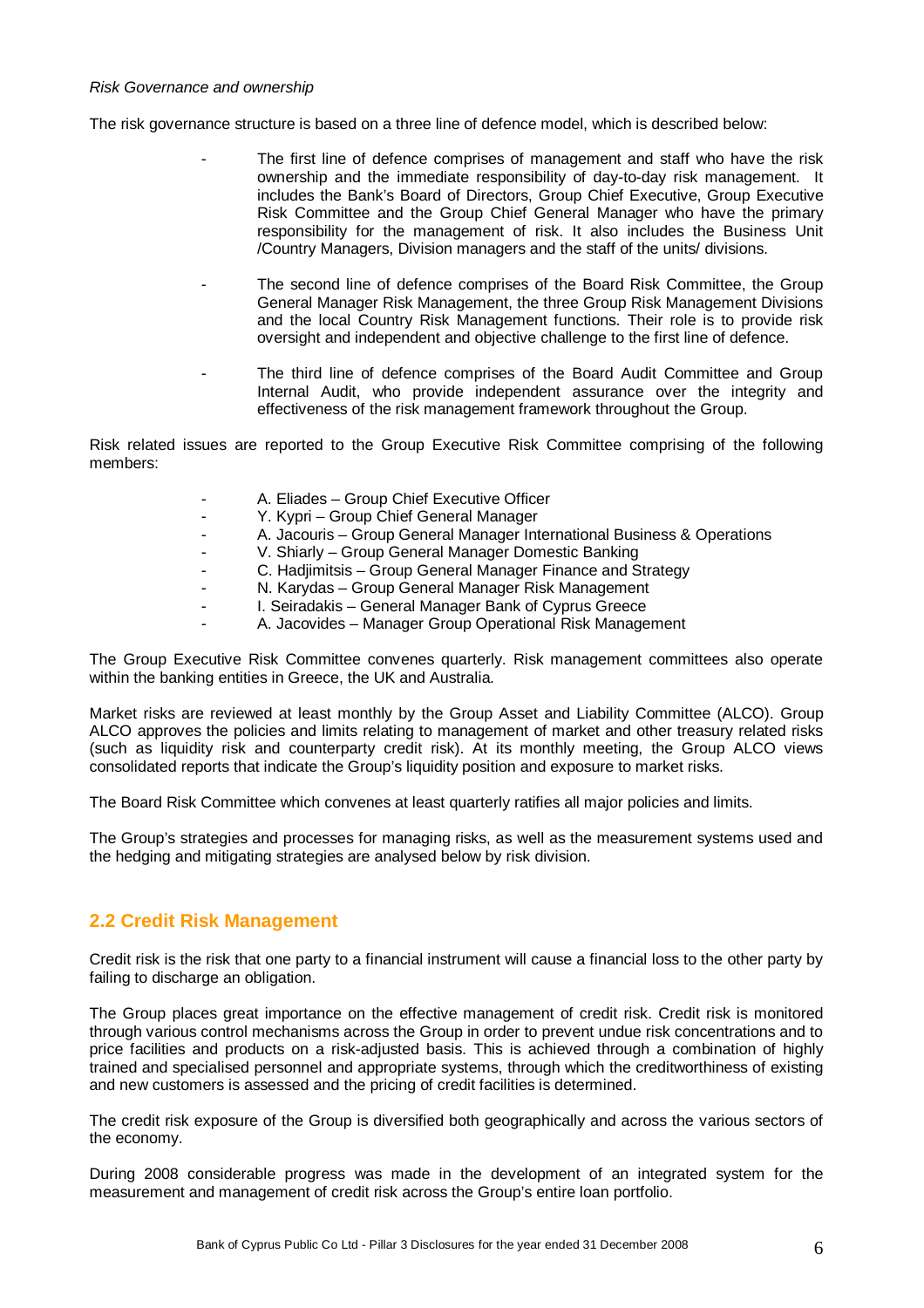#### **Measurement and Assessment**

The Group Credit Risk Management unit defines the Group's credit dispensing policies and monitors compliance with the relevant credit sanctioning procedures and controls applicable to each business line (consumer, business and corporate) and to each geographical area where the Group operates. Credit exposures from related accounts are aggregated and monitored on a consolidated basis.

The Group Credit Risk Management unit sets targets and limits for the composition and quality of the loans and advances portfolio and monitors compliance with them. The assessment of the quality of the portfolio is carried out using credit rating and credit scoring systems to determine the creditworthiness of customers.

Portfolio monitoring is carried out on the basis of customers' creditworthiness, sector of the economy and country of operation. Regular audits are carried out by a specialist unit of the Group Internal Audit Division.

One important aspect of credit risk management is the development of new and the constant upgrading of existing systems for the assessment of the creditworthiness of Group customers.

In the SME and Corporate Banking sectors, during 2008 the new upgraded version of the Integrated Rating System was completed. This system uses a common base (the Moody's Risk Advisor (MRA) system platform) for the credit risk assessment of both the SME and Corporate sectors. During 2009, this new upgraded version will be formally applied based on the new web based version of MRA - Risk Analyst.

The aim of this new system is to facilitate more accurate calculations of a customer's creditworthiness as well as the calculation of the overall credit risk. Specifically, the Borrower Rating will be calculated; that is an assessment of the creditworthiness of the customer, which is based on the business' financial information, the quality of management, market trends/outlook, the behavior of the business' bank accounts and the bank accounts of the guarantors/ owners of the business. The Transaction Rating will then be calculated taking into account all relevant factors, including any security.

The implementation of this new system will enable the more effective forecast of the level of any future provisions for bad and doubtful debts as well as the level of the required capital based on the relevant regulations of the supervisory authorities.

The objective is to use this application in a way that will comply with the provisions of Basel II and to allow the Group to adopt the IRB approach for credit risk as soon as possible.

#### **Loan Sanctioning Policy**

The Group has set specific limits for the various loan approval levels, which are exercised by qualified officers or committees within a predefined framework. There are also appropriate credit risk policies for each market/sector based on an evaluation of the credit risk and changing economic environment. Specific guidelines for the sound growth of the Group's loan portfolio are given by the Credit Risk Policy Management Department on a regular basis. Relevant instructions are also issued to ensure that, as far as possible, loans are properly priced on an individual customer basis. The relevant CBC guidelines are also taken into account which include Lending Guidelines for the acquisition of immovable property including residential property.

#### **Efficient Management, Monitoring and Control of Customer Advances**

The ultimate objective of the efficient management of the Group's advances portfolio is to enable prompt corrective action to be taken as soon as arrears/irregularities appear on customer debit accounts, so as to restrict loan impairment. In this context, an integrated, automated collection/settlement system is used for the timely handling of overdue debit accounts in the retail sector. At the same time, all loan portfolios are closely and systematically monitored and controlled centrally by specialised Group departments, as well as regionally by the Business/Corporate Centres, and where necessary appropriate prompt corrective action is taken. Recoveries accounts are also handled effectively at both central and regional level.

The recent economic crisis is expected to directly or indirectly adversely affect vital sectors of the Cypriot economy especially those of tourism and property development. However, the quality of the Group's loan portfolio is not expected to be affected drastically due to the prudent lending policy that is applied to all sectors and to all geographic areas in which the Group operates.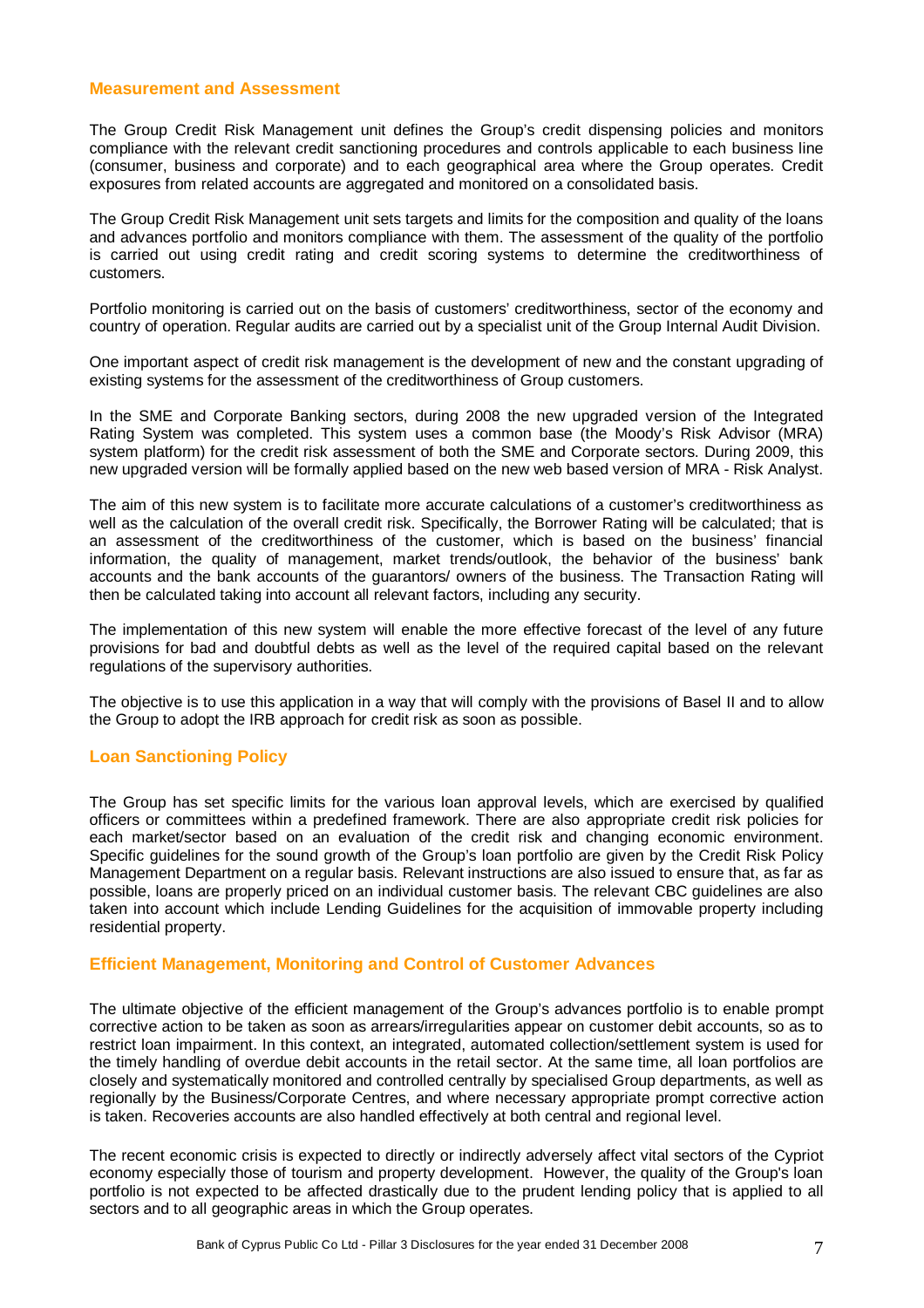The lending criteria that the Group has set, especially in the property sector (mainly the Loan to Value Ratio), are even stricter than the minimum lending criteria that have been set by the Central Bank of Cyprus. In view of the economic crisis, the Group's lending criteria mentioned above have been already made stricter where it was considered appropriate and will keep being revised in due time according to the changing circumstances of the economy.

#### **Credit Risk with correspondent Banks and Countries**

Group Market Risk Management ('GMRM') is responsible for the credit risk that the Group has with correspondent banks and countries. During 2008, as a result of the financial crisis and the problems faced by many banks, the Group has significantly restricted both the number of banks with which it has limits, as well as the maximum duration of the transactions. The internal model that relied mostly on the bank's credit rating is no longer followed. Limits are allocated to those banks that have a significant share of their local market, strong financial position and high probability of obtaining support from the local government in case of difficulty. The financial developments, changes in ratings and other news are monitored daily and the limits are adjusted whenever considered necessary.

#### **Policies for hedging and mitigating credit risk**

The Group has implemented different methods in order to achieve effective mitigation of credit risk. Some of the most important methods are listed below:

- Determining which sectors of the economy the Bank is not willing to finance.
- Setting of sanctioning limits for all line Managers and Credit Committees.
- Setting of thresholds relating to Loan to Value ratios as well as procedures for taking collaterals especially residential/ commercial mortgage.
- Credit Scoring Rating for retail customers and MRA Credit Rating for corporate customers are linked with approval/ rejection criteria.
- Issuing circulars and guidelines concerning the granting of credit.
- Ad-hoc approvals of corporate clients' lending.

#### **2.3 Market Risk Management**

GMRM is responsible for measuring and monitoring the following risks at Group level:

- Market risk (mainly interest rate risk and exchange rate risk)
- Liquidity risk
	- Credit risk with correspondent banks and countries

The Group ALCO sets out the policy for the management of these risks and approves the acceptable level of risk and limits, which are ratified by the Board Risk Committee.

The monitoring of these risks at local banking units is carried out by market risk officers in the various countries in which the Group operates, who report directly to GMRM which is responsible for monitoring market risk at Group level.

In 2009, it is expected that limits will be approved for the market risks of Uniastrum bank in Russia and the relevant reporting will be put in place for the monitoring of those risks.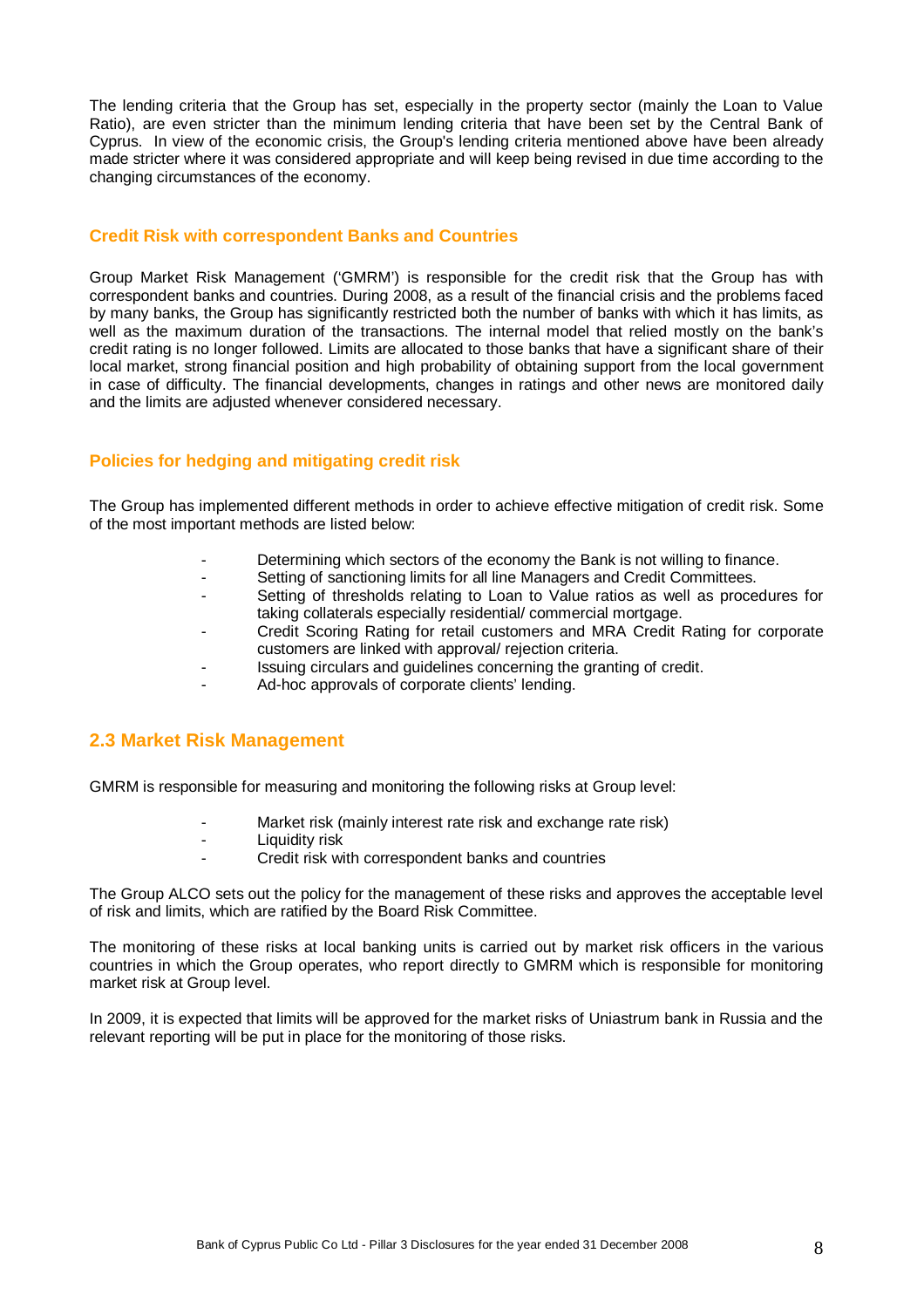#### **Interest Rate Risk**

Interest Rate Risk is the risk that the fair value of future cash flows of a financial instrument will fluctuate because of changes in market interest rates. It arises as a result of timing differences on the repricing of assets and liabilities.

In order to control the risk from changes in interest rates, there are limits on the maximum reduction of net interest income, of each banking unit, that can take place each year, for the next three years. These limits have been set as a percentage of Group capital (1,5%) and as a percentage of Group net interest income (5%) and have been allocated to the various banking units in accordance with their contribution to net interest income. Small limits have also been set for open interest rate positions in the over three-year period.

During 2007, the Group began measuring the impact of a 2% change in interest rates on the economic value of the Group. The Group ALCO has set a maximum limit for this change equal to 10% of Group regulatory capital (calculated in accordance with CBC provisions).

## **Exchange Rate Risk**

Exchange Rate Risk is the risk that the fair value of future cash flows of a financial instrument will fluctuate because of changes in foreign exchange rates.

In order to limit the risk of loss from adverse fluctuations in exchange rates, the Group ALCO has approved open position limits for each currency or group of currencies and for the overall open currency position. These limits are smaller than the maximum permissible by the CBC.

For the foreign exchange trading book (which operated only in Cyprus until the  $16<sup>th</sup>$  of May 2008) the Group ALCO had approved daily and monthly stop loss limits, as well as Value at Risk ('VaR') limits. These limits were monitored daily by GMRM. Value at Risk is calculated using the variance/co-variance method with 99% confidence interval and a one-day holding period. Historical data on exchange rates over the last five years is used. During 2008, the realised losses did not exceed the Value at Risk on any day.

## **Liquidity risk**

Liquidity Risk is the risk that the Group is unable to fully or promptly meet payment obligations and potential payment obligations as and when they fall due. This risk includes the possibility that the Group may have to raise funding at higher cost or sell assets at discount.

The Group's banking business requires a steady flow of funds both to replace existing deposits as they mature and to satisfy customer requests for additional borrowing. Undrawn borrowing facilities are also taken into consideration in managing the liquidity position.

Group assets are mainly funded by deposits. The distribution of sources and the maturity of deposits are actively monitored in order to avoid concentration of funding maturing at any point in time or from a small number of depositors. Moreover, the Group monitors the percentage of fixed deposits that are renewed every quarter and aims to ensure that this percentage is maintained at high levels. The Group relies almost exclusively on stable funding sources in order to finance illiquid assets.

Furthermore, liquidity is monitored daily by Group Market Risk Management. The responsibility for the management of liquidity rests with the treasury units at each location, in cooperation with Group Treasury.

GMRM monitors the Group's liquidity position and ensures adherence to the various limits (e.g. liquidity mismatch limits) set by the Group ALCO and the regulatory authorities in the countries where the Group operates. The Group ALCO approved the various assumptions and limits of two liquidity crisis scenarios: bank-specific crisis and market crisis.

The Group maintains at all times a diversified portfolio of highly liquid assets in the principal currencies in which it transacts. Furthermore the ratio of liquid assets to total liabilities falling due in the next twelve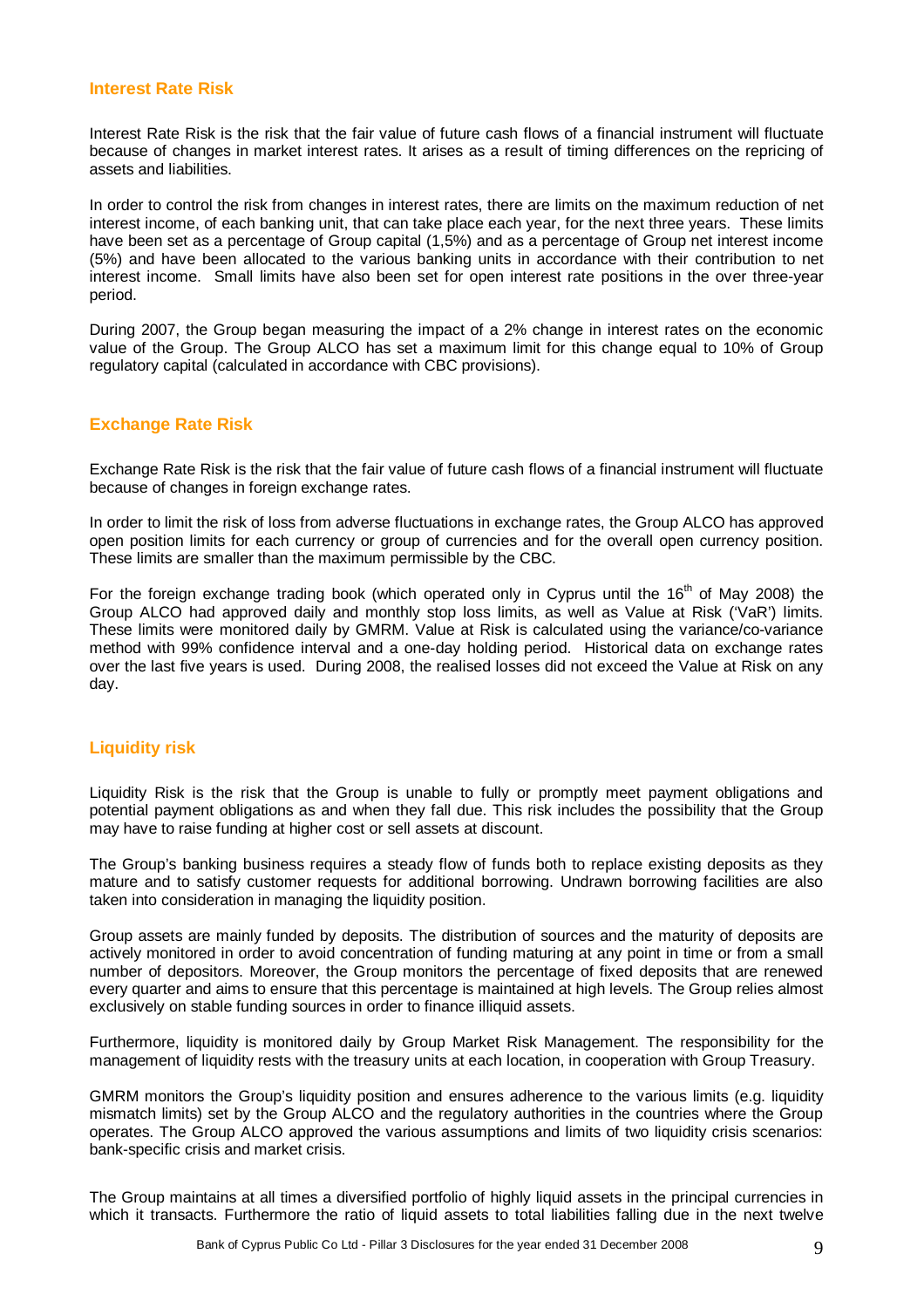months is monitored at Group level with the minimum acceptable ratio set at 25%. Liquid assets are defined as cash, interbank deposits maturing within thirty days and debt and equity securities at discounts prescribed by the regulatory authorities.

## **Policies for hedging and mitigating market risk**

The Group aims to minimize market risks, through hedging. Only minimal open positions are allowed for both foreign exchange (FX) and interest rate risk.

FX risk is mostly hedged in the spot market. The Local Treasury departments outside Cyprus, hedge their position (arising out of customer transactions) with the Group Treasury in Nicosia and only transact with other market participants in limited cases (e.g. when there is a bank holiday in Cyprus). The Group Treasury in Nicosia then covers its FX position by entering into FX deals with other banks. Other instruments used to hedge FX risk include FX forwards and FX swaps.

Interest rate risk is also managed centrally at Group level. The Group Treasury either provides fixed rate funding to other banking units that grant fixed rate loans, or accepts fixed rate funding from banking units to hedge their fixed rate deposits. Interest rate risk is also hedged using interest rate swaps ('IRS') between the various banking units of the Group as well as with external counterparties. The Group also hedges a percentage of non-rate sensitive deposits, such as current accounts, by investing in fixed rate bonds (structural hedging).

Every month, GMRM carries out tests to ensure that hedges fulfill the objective for which they have been set up. For structural hedging the amount of structural hedging assets is compared to the amount that should be hedged (based on the level of deposits and the assumptions approved by the Group ALCO). The average tenor of hedging assets is also compared to the targeted average tenor, in order to ensure that hedging is within the Group ALCO approved parameters.

For over three year positions there are strict position limits. Any position not hedged is immediately identified since it violates the open position limits.

For cash flow hedges and fair value hedges that have been designated for hedge accounting in accordance with International Financial Reporting Standards, effectiveness is established both prospectively and retrospectively as per the requirements of the relevant standard.

## **2.4 Operational risk management**

Operational risk is defined as the risk of loss resulting from inadequate or failed internal processes, people or systems, or from external events. It includes legal risk but excludes reputation and strategic risks. It is embedded in every business activity within the Group and its management involves the promotion of risk culture and awareness within the organisation as well as the establishment of control policies and procedures.

Potential losses from operational risks may occur in all the Group's activities as a result of inefficiency or failure of internal processes or systems caused either by external events or human error. Consequently, under the umbrella of operational risks a wide range of possible cases are included, which are not easily predictable. Nonetheless, with proper operational risk management it is possible to limit any adverse consequences.

The Group Operational Risk Management Division (Group ORM) employs specialised tools and methodologies for identifying, assessing and monitoring operational risk within the Group for the timely identification of any shortcomings. To this effect, the following activities are carried out:

- Collection of data on operational risk events. This data is utilised to improve the management of operational risks and where possible to prevent future losses. Currently, loss event data is collected from all Group entities worldwide, even though for the Ukraine and Russia operations a manual procedure has just been established. Regular reporting of the operational loss data events is made to the Group Executive Risk Committee, Board Risk Committee and the Central Bank of Cyprus.
- Risk identification and assessment within business units using the Risk Control Self Assessment (RCSA) Workshop methodology. This is a self assessment by the managers and personnel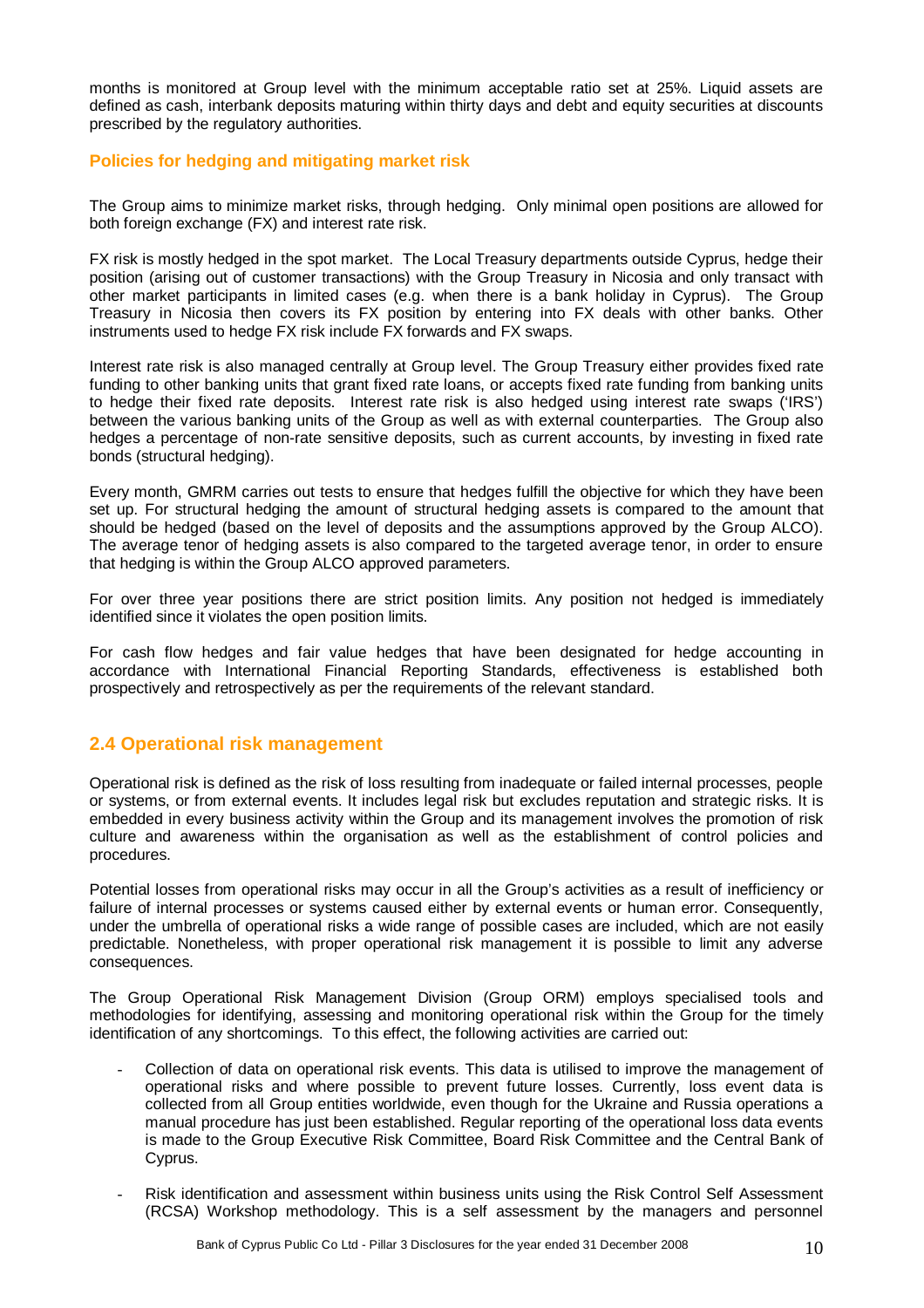involved (risk owners). Group ORM facilitates the three-stages of this process which are: a) analysis of core processes within business units, b) identification of key risks and the construction of risk maps and; c) formulation of action plans to implement controls for management of the key risks. The RCSA workshop process is being performed in Cyprus and Greece and soon will be applied to other entities of the Group.

- Collection of Key Risk Indicators (KRIs) through which there is an ongoing monitoring of the Group's operational risks at various departments. Regular reporting of these indicators is made to the Group Executive and Board Risk Committees. The process of enriching the Group's KRI library is ongoing.
- Assistance to the Group in relation to operational risk considerations at the introduction of new products and procedures.
- An education/training program is carried out throughout the Group with the aim of promoting the right culture and awareness in relation to operational risks and in this way enhance the control environment through employee behaviour and actions.
- Establishment of a network of operational risk management units in all the countries in which the Group is active. In addition a network of liaisons and correspondents is being established in Cyprus and Greece who will act as facilitators in the process of loss data collection, RCSA Workshops and personnel training.

## **Policies for hedging and mitigating operational risk**

Part of the mitigation strategies that the Group follows, as far as operational risk is concerned, is having appropriate insurance coverage. This is being reviewed each year to ensure that the Group's needs are met.

The Group has developed a Business Continuity plan to ensure that services can resume immediately in the case of a disruption.

## **3. Own funds**

The own funds of Bank of Cyprus Group as at 31/12/2008 were €2.379.443 thousand as shown below:

| <b>Original Own Funds (Tier 1)</b>            | €000      |
|-----------------------------------------------|-----------|
| <b>Share Capital</b>                          | 586.662   |
| <b>Share Premium</b>                          | 676.949   |
| Reserves                                      | 570.180   |
| <b>Hybrid Capital Securities</b>              | 174.315   |
| 50% of Book value of non-banking subsidiaries | (105.008) |
| Intangible Assets                             | (362.532) |
| <b>Total Tier 1</b>                           | 1.540.566 |
| <b>Additional Own Funds (Tier 2)</b>          |           |
| <b>Revaluation Reserves</b>                   | 183.760   |
| <b>Subordinated Loan Stock</b>                | 757.662   |
| <b>General Provision</b>                      | 2.463     |
| 50% of Book value of non-banking subsidiaries | (105.008) |
| <b>Total Tier 2</b>                           | 838.877   |
| <b>Total own funds</b>                        | 2.379.443 |

The own funds for all subsidiaries, as at 31/12/2008, were in excess of the minimum required by the Directive.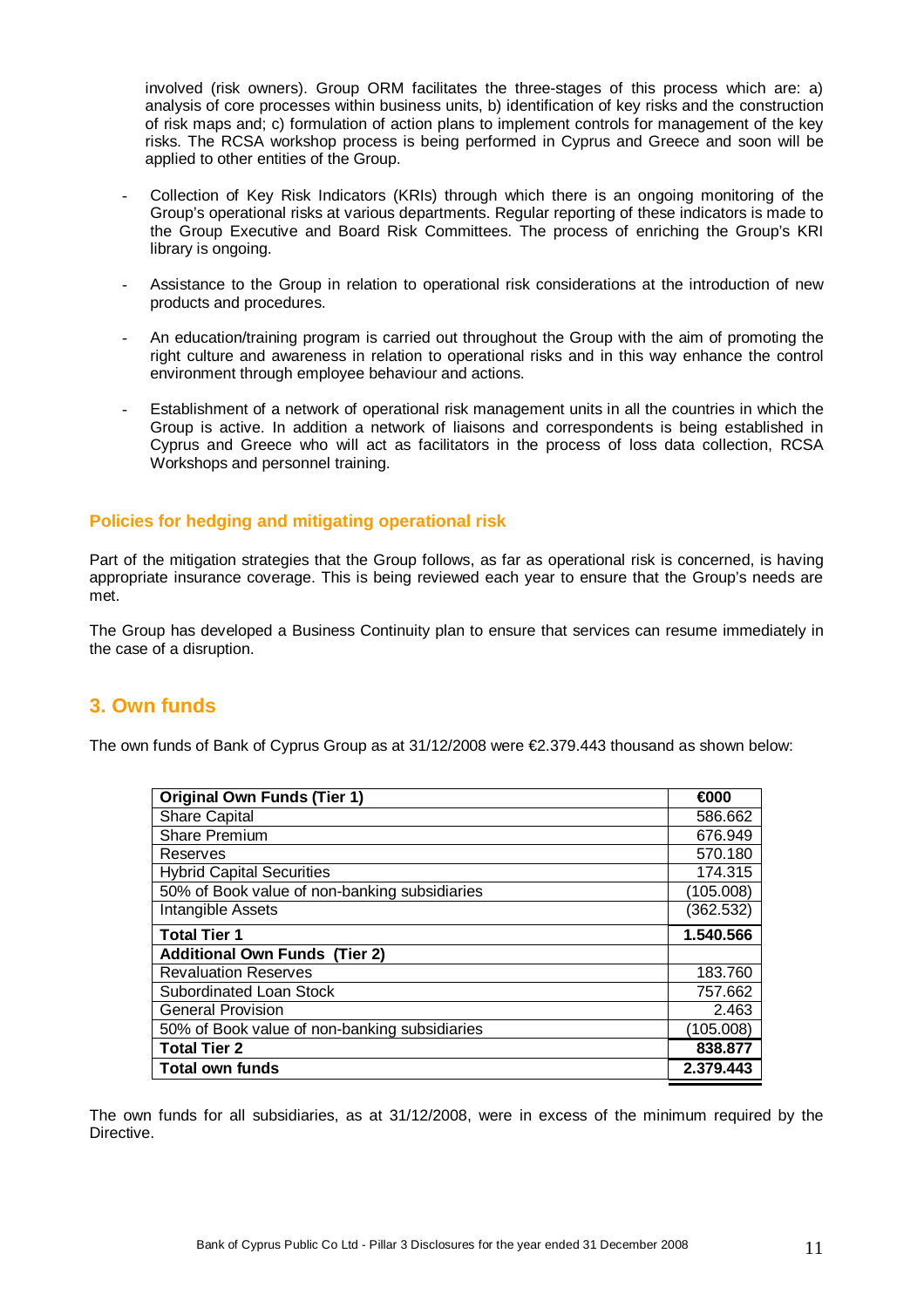## **3.1 Original Own Funds**

#### Share Capital

As at 31/12/2008 the share capital of the Bank comprised of 586.662 thousand shares with a nominal value of €1,00 each.

#### Hybrid capital securities

Hybrid capital securities have no maturity date, but may be redeemed in whole at the option of the Bank, subject to the prior consent of the CBC, at their nominal amount together with any outstanding interest payments, five years after their issue date or on any interest payment date thereafter. The amount of  $\epsilon$ 174.315 thousand included in original own funds consists of:

|                                    | €000    |
|------------------------------------|---------|
| <b>Capital Securities Series B</b> | 50.462  |
| Capital Securities 12/2007         | 123.853 |
|                                    | 174.315 |

Capital Securities Series B were issued in Cyprus pounds in March 2004 and are listed on the Cyprus Stock Exchange. They carry a floating interest rate, which is reset every three months. The interest rate is equal to the base rate of Bank of Cyprus Public Company Ltd at the beginning of each three-month period plus 1,00% per annum. Interest is payable quarterly. The Bank exercised its option to redeem in whole the Capital Securities Series B at par on 20 May 2009.

Capital Securities 12/2007 were issued in December 2007 in Cyprus pounds and are listed on the Cyprus Stock Exchange. Their interest rate is fixed at 6,00% per annum for the first six months and floating thereafter, equal to the three-month Euribor plus 1,25% per annum. Interest is payable quarterly. The Bank intends to apply to the relevant authorities for the listing of the Capital Securities 12/2007 on the Cyprus Stock Exchange.

#### **Additional own funds**

#### Subordinated loan stock

The subordinated loan stock issued by banking companies of the Group is not secured and the rights and claims of loan stockholders are subordinated to the claims of depositors and other creditors of the banking companies, but have priority over those of the shareholders of the Group.

The subordinated loan stock included in additional own funds amounted to €757.662 thousand and consists of:

|                                                           |                                                                         | 2008    |
|-----------------------------------------------------------|-------------------------------------------------------------------------|---------|
|                                                           | <b>Contractual interest rate</b>                                        | €000    |
| Subordinated Bonds 2011/2016<br>$(\epsilon$ 200 million)  | Three-month Euribor plus 0,60%                                          | 186.138 |
| Convertible Bonds 2013/2018<br>$(\epsilon$ 573 million)   | 7,50% until 30 June 2009 and six-month<br>Euribor plus 1,00% thereafter | 563.679 |
| Subordinated Bonds in Ukrainian<br><b>Hryvnia 12/2016</b> | 12.0%                                                                   | 1.788   |
| Subordinated Bond in US Dollars<br>2013/2014/2015         | 2,5%                                                                    | 6.057   |
|                                                           |                                                                         | 757.662 |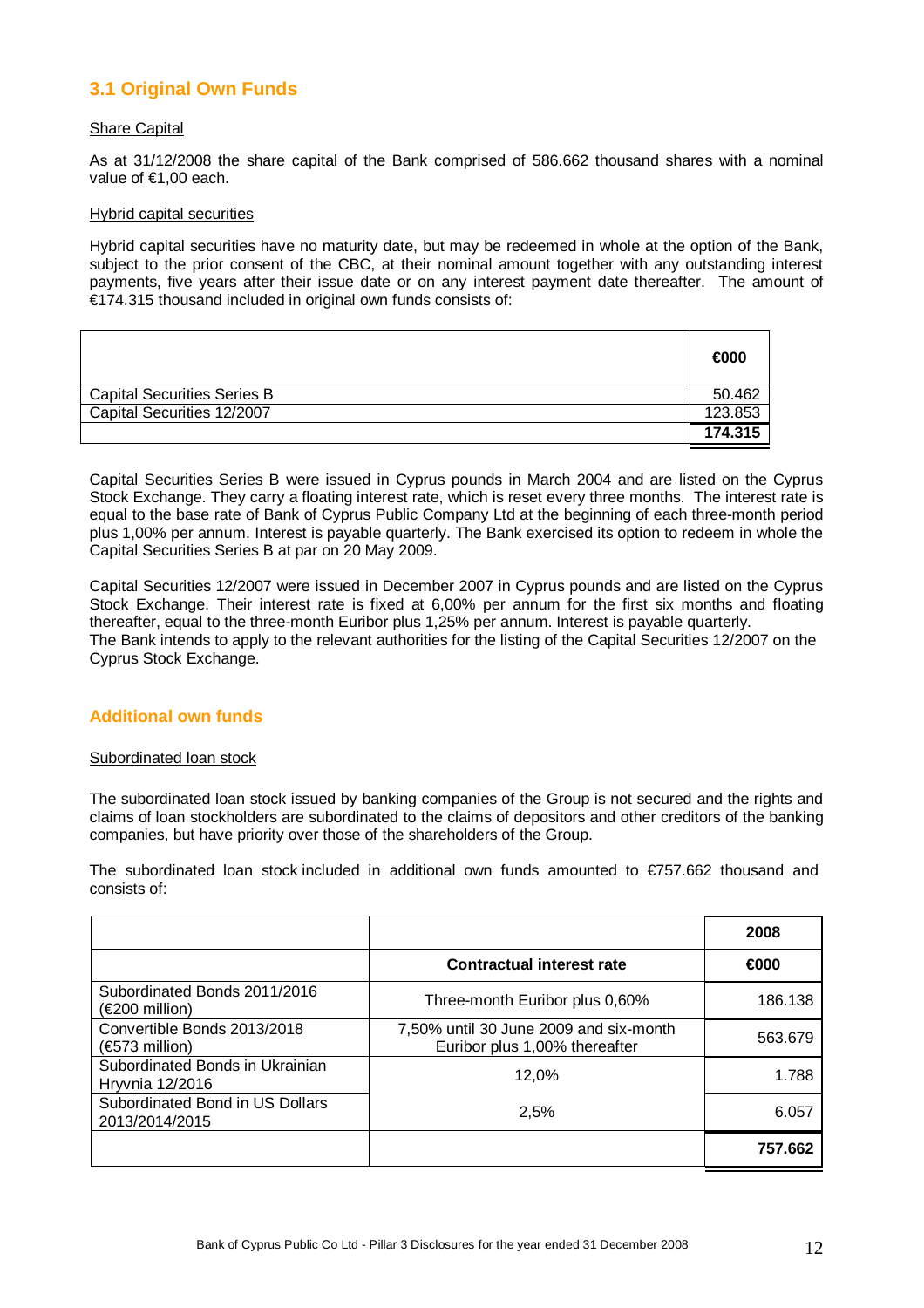#### Subordinated Bonds

The Company issued in May 2006 €200 million floating rate Subordinated Bonds 2011/2016 in Euro maturing in May 2016. The Company has the option to call the Bonds in whole during or after May 2011. The interest rate of the Bonds was set at the three-month Euribor plus 0,60% until May 2011 and will increase to plus 1,60% thereafter. The issue price of the Bonds was 99,861%. The Bonds are listed on the Luxembourg Stock Exchange. At 31 December 2008, the amount of the €200 million Subordinated Bonds 2011/2016 outstanding amounted to €187.748 thousand.

The Subordinated bonds denominated in Ukrainian Hryvnia maturing 31 December 2016 were issued by JSC AvtoZAZbank in May 2008.

The Subordinated Bonds in US Dollars 2013/2014/2015 were issued by CB Uniastrum Bank LLC. These bonds mature as follows: US\$ 2 millions on 31 December 2013, US\$ 2,5 million on 31 December 2014 and US\$ 2 million on 31 December 2015. Interest can be changed unilaterally by the lender at any time until maturity.

#### Convertible Bonds

In July 2008, the Company issued Convertible Bonds 2013/2018 in Euro, with nominal value of €573.410 thousand, maturing in June 2018. The Convertible Bonds bear a fixed interest of 7,50% per annum until 30 June 2009 and floating interest rate thereafter, set at the six-month Euribor plus 1,00% until June 2013 and plus 3,00% thereafter. The bonds can be converted to shares at the price of €10,50 per share. The conversion periods are between 15-31 March for years 2011-2013 and 15-30 September for years 2010- 2012. The bonds may be redeemed at the option of the Company on or after September 2013, subject to the prior consent of the Central Bank of Cyprus. The Convertible Bonds are listed in Cyprus Stock Exchange.

#### **Impediments to prompt transfer of funds between parent and subsidiaries**

In the event of a crisis, the Bank may encounter difficulties in drawing dividends from the non-EU overseas subsidiaries, namely:

- Bank of Cyprus (Channel Islands) Ltd
- Bank of Cyprus Australia Ltd
- LLC CB 'Bank of Cyprus'
- CB Uniastrum Bank LLC
- OJSB Bank of Cyprus

This may be due to the possible insistence of local regulators for the maintenance of capital ratios well in excess of those required by the CBC for these subsidiaries.

Apart from the above, there are no current or foreseen material practical or legal impediments to the prompt transfer of own funds or repayment of liabilities among the parent company and its subsidiaries. Any distributions beyond the local capital adequacy requirements will be subject to local regulatory authorities' approval.

## **4. Minimum required own funds for credit, market and operational risk**

## **4.1 Group's approach to assessing the adequacy of its internal capital**

The different methods used to assess the adequacy of the internal capital for the different categories of risks are described below.

#### **Standardised approach for credit risk**

The necessary mechanism for the capital calculation with the Standardised Approach is implemented. The foundations have been laid for the implementation of the IRB foundation approach for Credit Risk.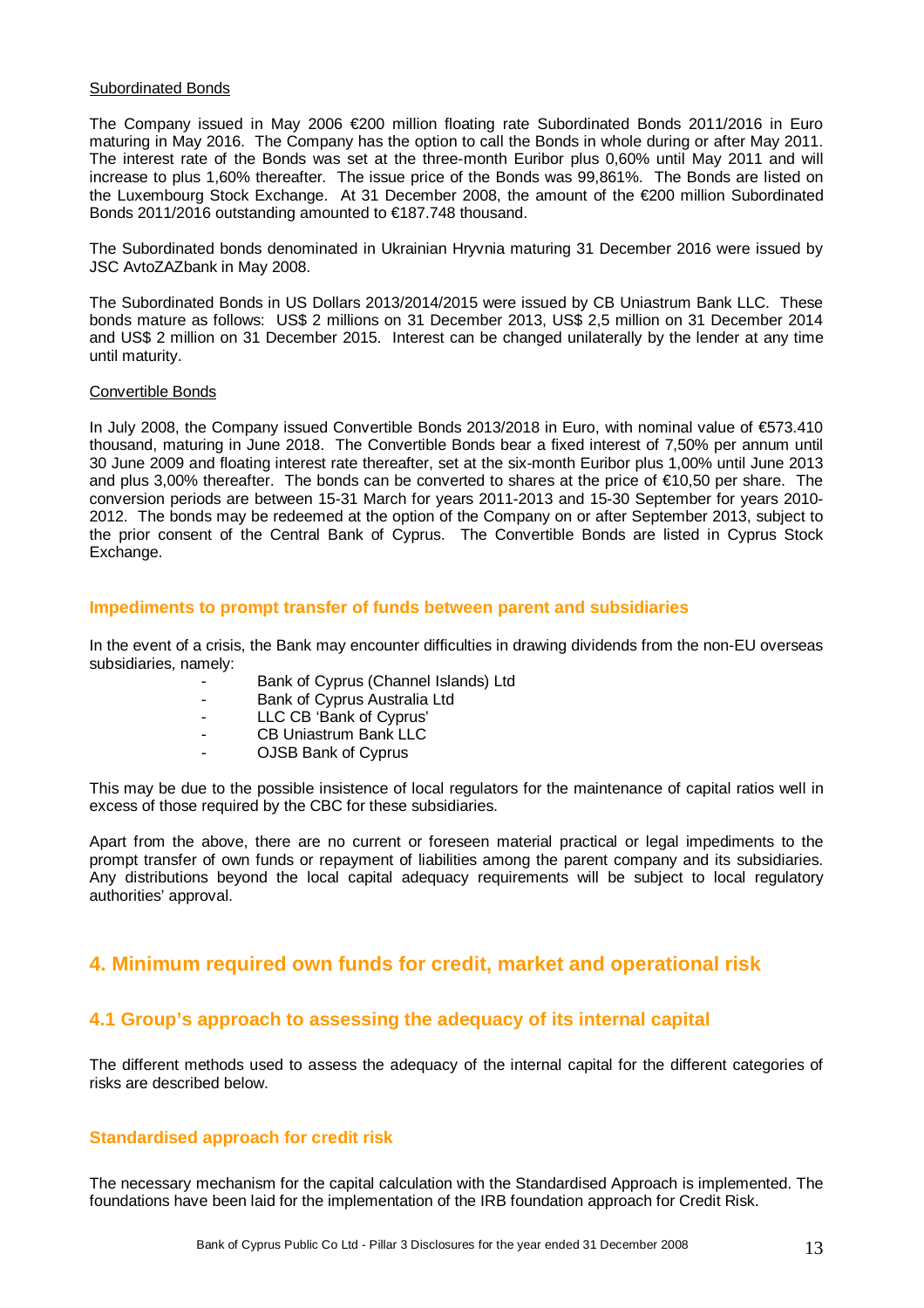The following table shows 8% of the risk-weighted group exposure amounts as at 31/12/2008 for each of the exposure classes specified in paragraph 23 of Unit A of the Directive.

|                                                         | €000      |
|---------------------------------------------------------|-----------|
| Central governments or central banks                    | 5.472     |
| Regional governments or local authorities               | 388       |
| Administrative bodies and non - commercial undertakings | 509       |
| Institutions                                            | 102.725   |
| Corporate                                               | 870.116   |
| Retail                                                  | 482.423   |
| Covered bonds                                           | 2.834     |
| Securitisation positions                                | 3         |
| Other assets                                            | 43.323    |
|                                                         | 1.507.793 |

#### **Minimum capital requirements for trading book activities**

The minimum capital requirement calculated in accordance with paragraph 19(b) of Unit A of the Directive for trading book activities<sup>b</sup> is as follows:

|                         | ∈nnr   |
|-------------------------|--------|
| Traded debt instruments | 962    |
| Equity shares           | 220    |
| Foreign Exchange        | 7.752  |
|                         | 10.934 |

#### **Minimum capital requirements in relation to operational risk**

The minimum capital requirement in relation to operational risk calculated in accordance with the Standardised Approach (paragraph 48 of Unit A of the Directive) amounts to €175.591 thousand.

## **5. Counterparty credit risk**

 $\overline{a}$ 

As at 31 December 2008, the Group did not have securities or commodities lending or borrowing transactions, long settlement transactions or margin lending transactions outstanding. Hence, the section below only discusses the credit risk arising from derivative instruments.

## **5.1 Internal capital and credit limits for counterparty credit exposures**

Limits for derivative transactions are assigned for a select number of counterparties, all rated A1 (by Moody's) or above. These limits are approved by the Group ALCO. As a result of the financial crisis and the problems that many banks face, during 2008 the Group restricted significantly the number of banks with which it has limits. The Group no longer follows the internal model that relied mostly on the bank's credit rating. Group Treasury requests additional limits when necessary. GMRM carries out an analysis and recommends to the Group ALCO limits for approval. It should be noted that limits are allocated to banks that have a significant share of their local market, strong financial position and high probability of obtaining support from their government in case of a problem.

The derivative limit (for the Expected Replacement Cost (ERC) of the contract), counts within the overall limit of the counterparty and is set at 15% of the total limit. There is also a limit for the maximum notional amount of contracts with each counterparty, which is 20 times the ERC limit.

**<sup>b</sup>** Minimum capital requirements for trading book activities related to position risk, settlement risk and counterparty risk and where applicable concentration risk.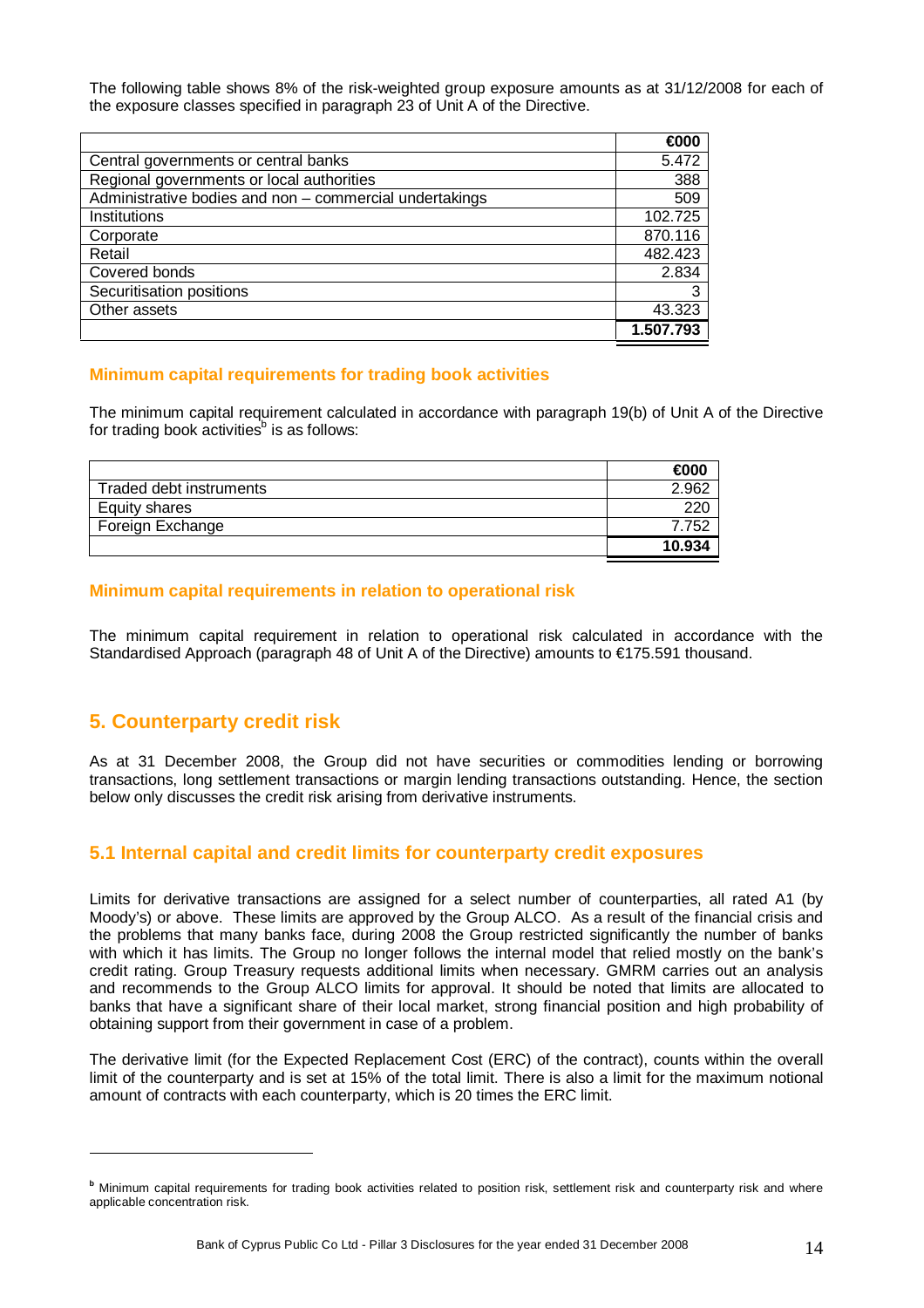Credit risk arising from entering into derivative transactions with counterparties is measured using the mark-to-market method. According to this method, the current replacement cost of all contracts with positive amounts is obtained and an add-on is applied to this amount for potential future credit exposure, according to specific factors depending on the type of transaction and duration. This figure is used both for calculating the capital required for the credit risk of those transactions and for credit limit monitoring.

## **5.2 Policies for securing collateral and establishing credit reserves**

At 31 December 2008, the Group had signed Credit Support Annexes ('CSAs') to the International Swaps and Derivatives Association ('ISDA') agreement with five counterparties out of eighteen (with which the Group has derivative limits). In 2009 it is expected that more such agreements will be entered into. As at the year-end, the threshold amounts in the CSA with Societe Generale were reached, and thus the Group has obtained collateral from the counterparty. In any case, all the counterparties with which we enter into derivative transactions are rated A1 and above.

## **5.3 Policies with respect to wrong-way risk exposures**

This risk is not currently measured. It is not anticipated to be significant since a change in market rates (interest rates and FX rates which are the main underlying factors of our derivative transactions) is not expected to materially increase the probability of default (PD) of our counterparties. It should also be noted that since the Bank uses the standardised approach, it does not measure the PDs of counterparties.

## **5.4 Collateral the bank would have to provide given a downgrade in its credit rating**

Currently the only instance where the Group would have to provide additional collateral in the event of a downgrade, involves derivative transactions under ISDA agreements, where a CSA has been signed. Out of the five agreements signed, only two such agreements in place provide for additional collateral in the event of a downgrade. In the event of an up to two notch downgrade, the amount of additional collateral to be provided amounts to €3,6 million (see Table below).

| Increase in Collateral in the case of 2 notches downgrade in Rating<br>(ISDA Agreements) |                           |                                      |                                      |                                    |  |  |  |
|------------------------------------------------------------------------------------------|---------------------------|--------------------------------------|--------------------------------------|------------------------------------|--|--|--|
| Bank                                                                                     | Moody's<br>Rating         | Threshold<br>Amount<br>(USD million) | Threshold<br>Amount<br>(EUR million) | <b>Difference</b><br>(EUR million) |  |  |  |
| Goldman Sachs<br>International                                                           | A <sub>2</sub><br>A3-Baa1 | 15<br>10                             | 10,7<br>7.1                          | 3.6                                |  |  |  |
| Nomura International Plc                                                                 | A1 to A3<br>Baa1          | n/a<br>n/a                           | 15<br>15                             |                                    |  |  |  |

## **5.5 Gross positive fair value of contracts**

The gross positive fair value of the Group derivative contracts (mainly IRS and FX contracts) is presented in the Table below. This is the total of the positive mark-to-market of all contracts (including net accrued interest). It should be noted that there are no legally enforceable netting agreements in place. The collateral agreements where in place have not yet reached the threshold amount (thus no collateral has been provided). Thus, the "Gross positive fair value" of the derivative contracts in place is equal to the "Net derivatives credit exposures".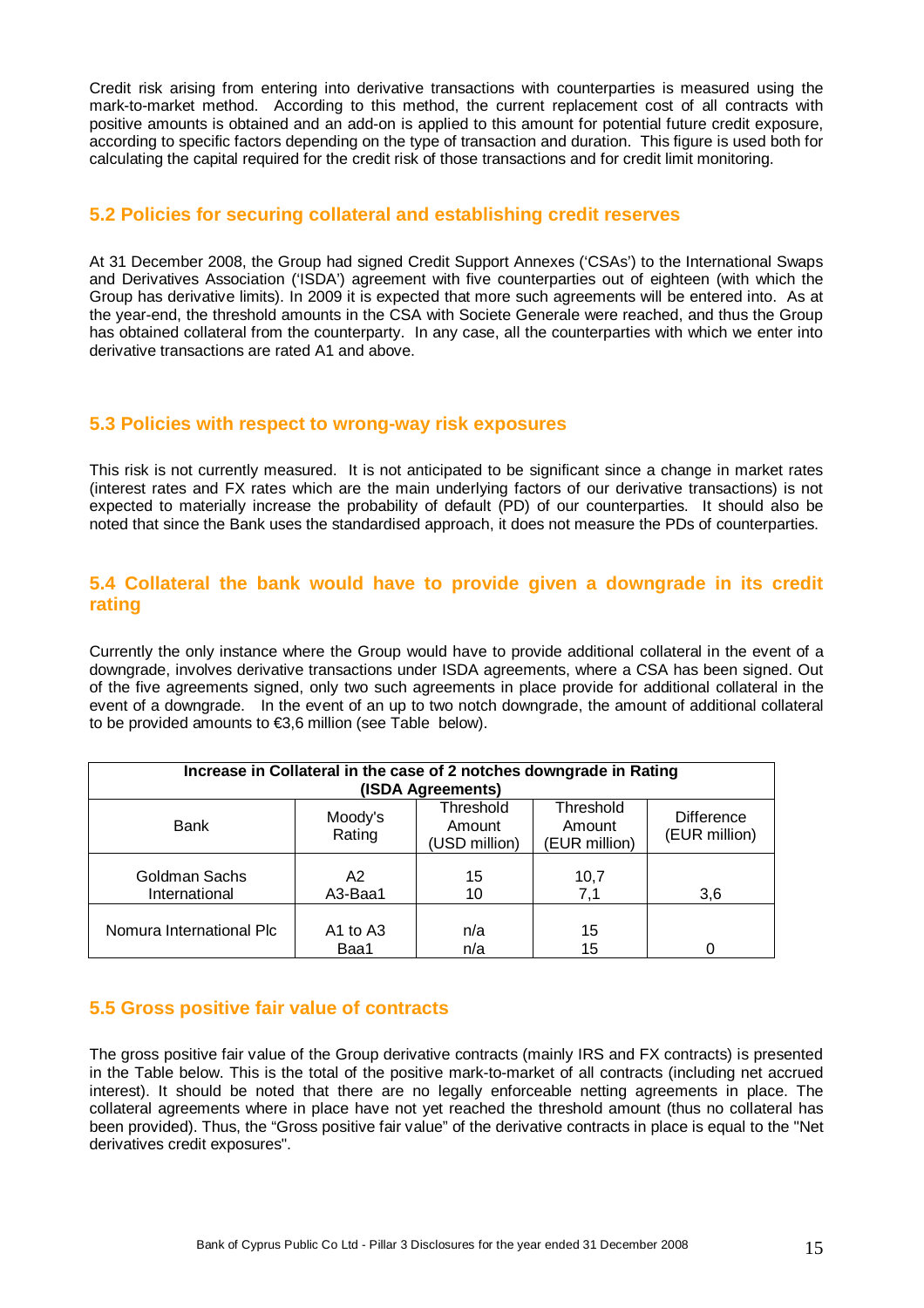|           | <b>Gross Positive</b> |
|-----------|-----------------------|
|           | <b>Fair Value</b>     |
|           | as at 31 Dec 2008     |
|           | €000                  |
| Cyprus    | 115.841               |
| Greece    | 22.786                |
| <b>UK</b> | 14.613                |
| Group     | 153.240               |

## **5.6 Mark- to-market method and exposures**

The mark-to-market of IRSs is calculated using the Bloomberg system. The methodology used is as follows:

- The fixed payments are calculated for all future payment dates based on the fixed rate of the IRS.
	- The floating payments are also calculated for all future payment dates based on the rates implied by the forward curve.
- The net position of the fixed and floating payments is calculated and discounted to present value (PV) using the relevant discount factors.

FX forwards and FX swaps are marked to market as follows:

The forward leg of each contract is taken, and each currency is converted into EURO using the forward rate corresponding to the remaining period to the maturity date of the contract (i.e. the period between the valuation date and the maturity date). The difference between the EUR amount of the two currencies discounted to the valuation date using the risk free rate, is the profit or loss on the contract as follows:

If PV (EUR equivalent of purchase amount – EUR equivalent of sale amount)  $> 0 \Rightarrow$  profit

If PV (EUR equivalent of purchase amount  $-$  EUR equivalent of sale amount)  $< 0$  = loss

The table below indicates the measures for exposure value under the mark-to-market methodology. The exposure values are calculated as the:

- The positive mark to market after taking into account the accrued interest and
- Add on amount, which is equal to a percentage of the nominal amount of each deal based on its duration.

Further to the above, an additional adjustment is made in order to capture the credit risk arising from the Group's IRS transactions. The calculation for this credit risk adjustment is performed as follows:

- Calculation of the mark to market plus accrued interest.
- Calculation of the average rating and average maturity of the Group's portfolio
- In the case where the result of the mark to market plus accrued interest is positive it is multiplied it with the relevant iTraxx default level (based on the average maturity of the portfolio already calculated) to arrive at the potential credit risk loss.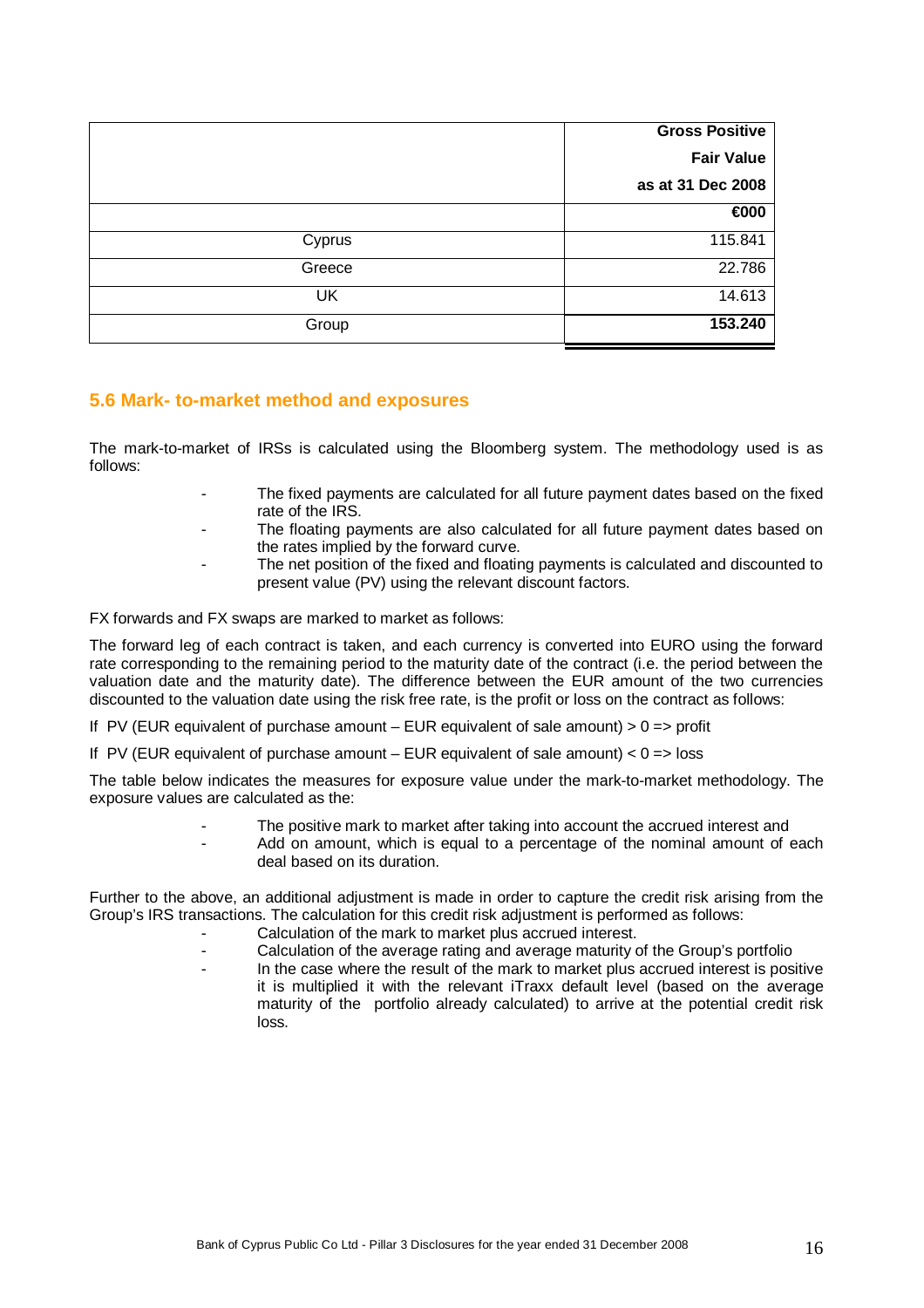| Exposures under mark-to-market method as at 31 Dec 2008 |         |  |  |
|---------------------------------------------------------|---------|--|--|
|                                                         | €000    |  |  |
| <b>Cyprus</b>                                           |         |  |  |
| Institutions                                            | 134.052 |  |  |
| Corporates                                              | 11.502  |  |  |
|                                                         | 145.554 |  |  |
| Greece                                                  |         |  |  |
| Institutions                                            | 33.495  |  |  |
| Corporates                                              | 3.660   |  |  |
|                                                         | 37.155  |  |  |
| <b>UK</b>                                               |         |  |  |
| Institutions                                            | 14.863  |  |  |
| Corporates                                              | 72      |  |  |
|                                                         | 14.935  |  |  |
| Group                                                   |         |  |  |
| Institutions                                            | 182.410 |  |  |
| Corporates                                              | 15.234  |  |  |
|                                                         | 197.644 |  |  |

## **6. Bank's exposure to credit risk and impairment risk**

Past due loans and advances are defined as all loans and advances where the counterparty has failed to make a payment when it is contractually due.

At each balance sheet date the Group assesses whether there is any objective evidence that loans and advances are impaired. A loan is impaired if there is objective evidence of impairment as a result of one or more events that have occurred after the initial recognition of the loan (an incurred 'loss event') and that loss event (or events) has an impact on the estimated future cash flows of the loan or the group of loans, that can be reliably estimated.

For loans and advances to customers carried at amortised cost, the Group first assesses individually whether objective evidence of impairment exists for loans and advances that are individually significant. Furthermore, a collective impairment assessment is made for loans and advances that are not individually significant and for losses that have been incurred but are not yet identified relating to loans and advances that have been assessed individually and for which no provision has been made.

The collectability of individually significant loans and advances is evaluated based on the customer's overall financial condition, resources and payment record, the prospect of support from creditworthy guarantors and the realisable value of any collateral.

There is objective evidence that a loan is impaired when it is probable that the Group will not be able to collect all amounts due according to the original contract terms, unless such loans are secured or other factors exist whereby the Group expects that all amounts due will be collected.

If there is objective evidence that an impairment loss has been incurred, the amount of the loss is measured as the difference between the carrying amount of the loan and the present value of the estimated future cash flows (excluding future credit losses not yet incurred) including the cash flows which may arise from guarantees and tangible collateral, irrespective of the outcome of foreclosure. The carrying amount of the loan is reduced through the use of a provision account and the amount of the loss is recognised in the income statement. Loans together with the associated provisions are written off when there is no realistic prospect of future recovery. Loans are monitored continuously and are reviewed for impairment every six months. If, in a subsequent period, the amount of the estimated impairment loss decreases and the decrease is due to an event occurring after the impairment was recognised, when the creditworthiness of the customer has improved to such an extent that there is reasonable assurance that all or part of the principal and interest according to the original contract terms of the loan will be collected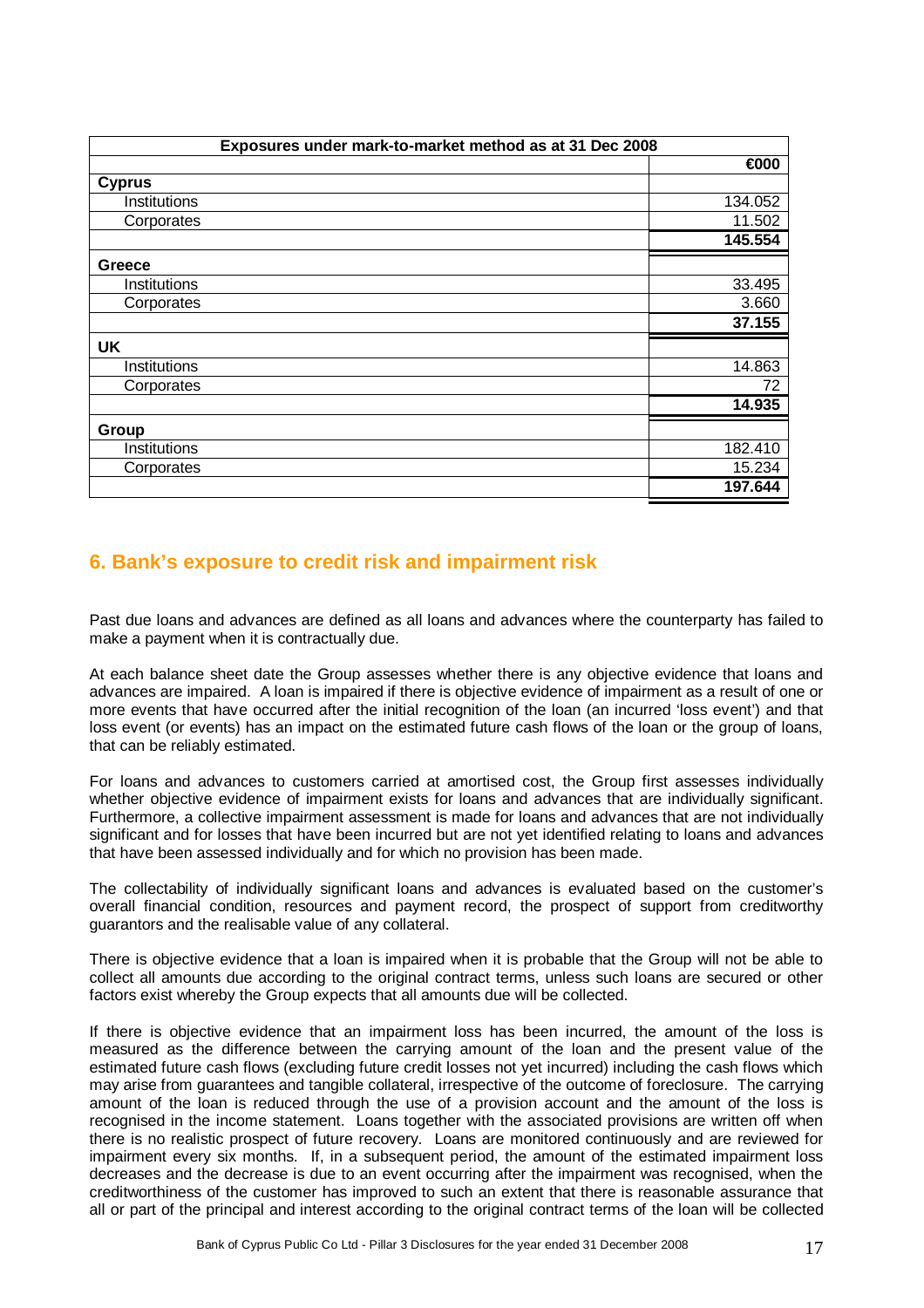timely, the previously recognised impairment loss is reduced by adjusting the impairment provision account. If a previously written-off loan is subsequently recovered, any amounts previously charged are credited in the income statement.

The present value of the estimated future cash flows is calculated using the loan's original effective interest rate. If a loan bears a variable interest rate, the discount rate used for measuring any impairment loss is the current reference rate plus the margin specified in the initial contract.

For the purposes of a collective evaluation of impairment, loans are grouped based on similar credit risk characteristics taking into account the type of the loan, geographic location, collateral type, past-due amounts and other relevant factors.

Future cash flows for a group of loans and advances that are collectively evaluated for impairment are estimated on the basis of historical loss experience for loans with similar credit risk characteristics to those of the group. Historical loss experience is adjusted on the basis of current observable data to reflect the impact of current conditions that did not affect the period on which the historical loss experience is based and to remove the impact of conditions in the historical period that do not currently exist. The methodology and assumptions used for estimating future cash flows are reviewed regularly to reduce any differences between loss estimates and actual loss experience.

| Credit exposure by type as at 31 Dec. 2008                                  |                     |                               |                           |                                         |              |  |
|-----------------------------------------------------------------------------|---------------------|-------------------------------|---------------------------|-----------------------------------------|--------------|--|
| <b>Type</b>                                                                 | Retail<br>Customers | Corporate<br><b>Customers</b> | Financial<br>Institutions | Governments<br>and Local<br>Authorities | <b>Total</b> |  |
|                                                                             | €000                | €000                          | €000                      | €000                                    | €000         |  |
| Bank Loans &<br>Overdrafts                                                  | 11.578.711          | 12.739.806                    |                           | 130.799                                 | 24.449.316   |  |
| Acceptances,<br>Endorsements &<br><b>Documentary Credits</b>                | 276.950             | 77.072                        |                           |                                         | 354.022      |  |
| Guarantees                                                                  | 462.869             | 1.389.845                     | ۰                         | 272                                     | 1.852.986    |  |
| Unutilized Loan<br>Commitments<br>(undrawn loans and<br>overdraft accounts) | 1.240.202           | 2.718.307                     |                           | 1.165                                   | 3.959.674    |  |
| <b>Interbank Placements</b>                                                 |                     |                               | 4.702.076                 | 736.993                                 | 5.439.069    |  |
| <b>Securities</b>                                                           |                     | 110.210                       | 2.172.153                 | 1.956.266                               | 4.238.629    |  |
| Derivatives                                                                 |                     | 11.065                        | 142.175                   |                                         | 153.240      |  |
| Other                                                                       |                     | 170.584                       |                           |                                         | 170.584      |  |
| Total                                                                       | 13.558.732          | 17.216.889                    | 7.016.404                 | 2.825.495                               | 40.617.520   |  |

## **6.1 Total amount of exposures**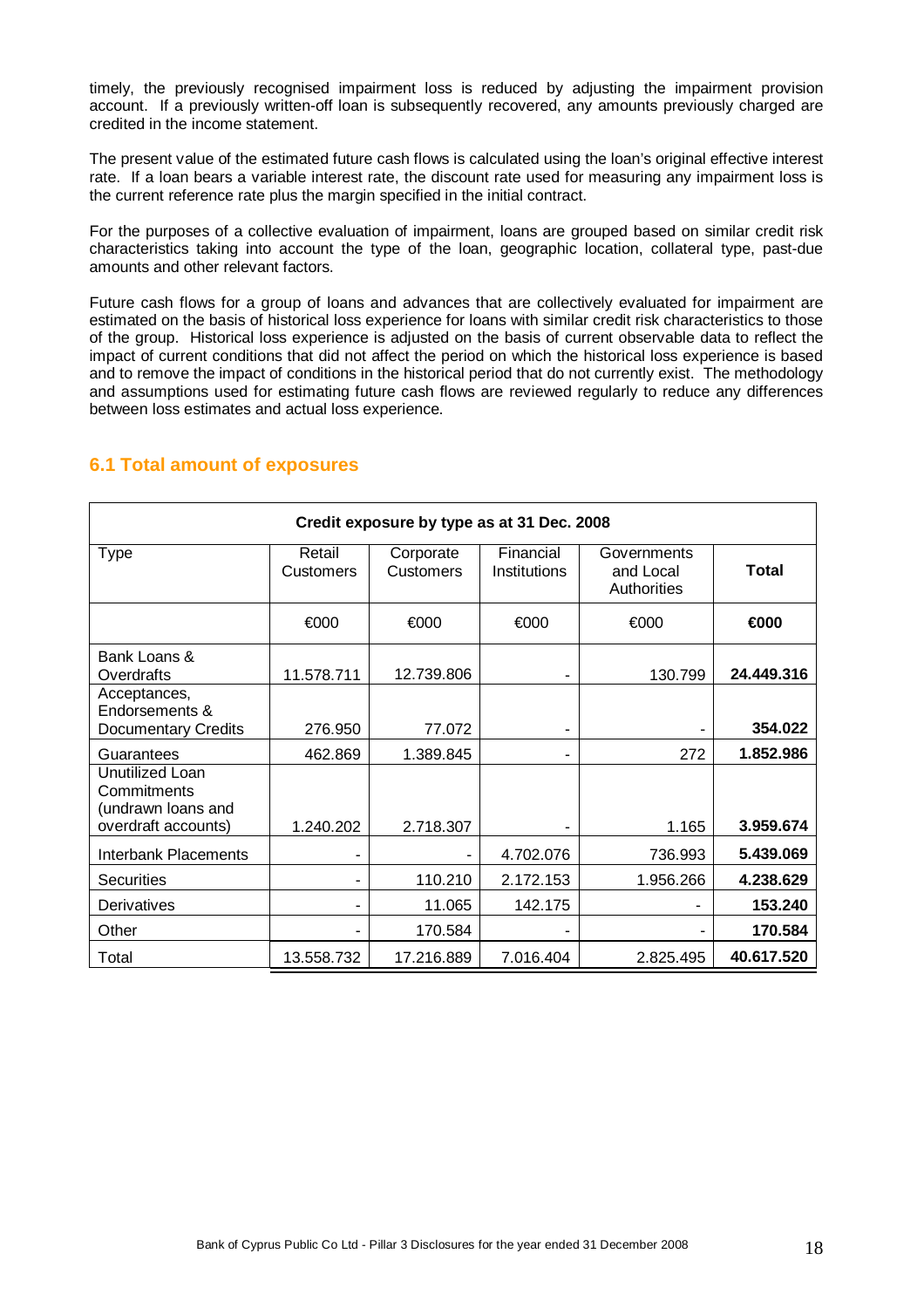## **6.2 Geographic distribution of the exposures**

| Credit Exposure by Geographical Area as at 31 Dec. 2008 |                     |                               |                           |                                         |              |
|---------------------------------------------------------|---------------------|-------------------------------|---------------------------|-----------------------------------------|--------------|
|                                                         | Retail<br>Customers | Corporate<br><b>Customers</b> | Financial<br>Institutions | Governments<br>and Local<br>Authorities | <b>Total</b> |
|                                                         | €000                | €000                          | €000                      | €000                                    | €000         |
| <b>European Union:</b>                                  |                     |                               |                           |                                         |              |
| Cyprus                                                  | 6.507.343           | 9.110.760                     | 96.867                    | 1.466.238                               | 17.181.208   |
| Greece                                                  | 5.974.321           | 6.095.518                     | 496.638                   | 886.657                                 | 13.453.134   |
| UK                                                      | 534.673             | 883.400                       | 954.975                   | 145.790                                 | 2.518.838    |
| Romania                                                 | 43.766              | 69.764                        |                           |                                         | 113.530      |
| Other                                                   |                     |                               | 3.844.818                 | 225.070                                 | 4.069.888    |
| <b>Rest of Europe:</b>                                  |                     |                               |                           |                                         |              |
| Russia                                                  | 100.786             | 563.697                       | 155.179                   | 75.579                                  | 895.241      |
| Ukraine                                                 | 77.105              | 50.770                        |                           |                                         | 127.875      |
| Australia & New<br>Zealand                              | 320.738             | 245.502                       | 224.519                   | 1.380                                   | 792.139      |
| North America &<br>Canada                               | -                   | 26.894                        | 770.722                   |                                         | 797.616      |
| Supranational                                           |                     |                               | 63.258                    |                                         | 63.258       |
| Other                                                   |                     | 170.584                       | 409.428                   | 24.781                                  | 604.793      |
| Total                                                   | 13.558.732          | 17.216.889                    | 7.016.404                 | 2.825.495                               | 40.617.520   |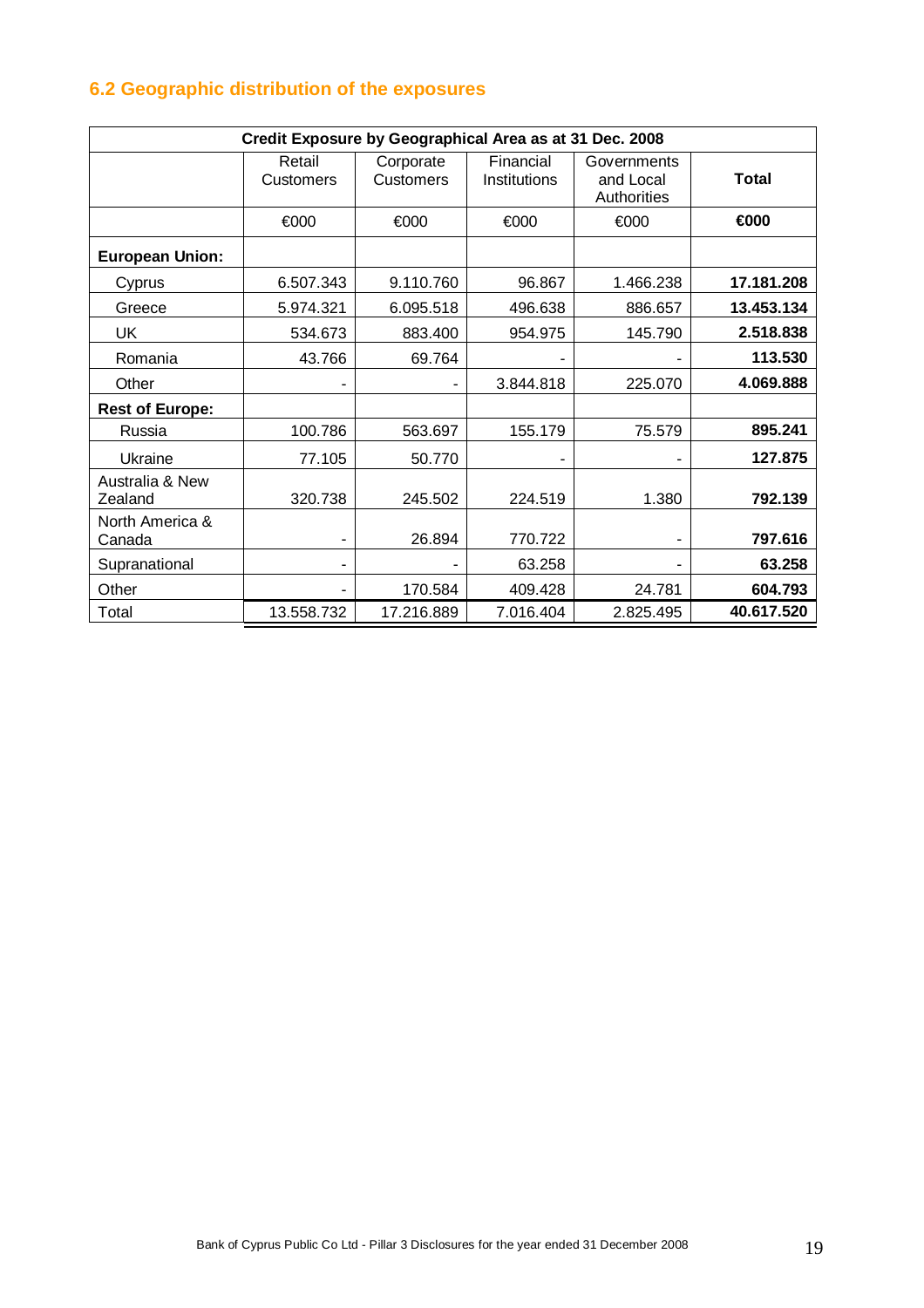## **6.3 Distribution of the exposures by industry or counterparty types**

| Exposure broken down by NACE as at 31 Dec.2008 |                            |                               |                              |                                       |              |
|------------------------------------------------|----------------------------|-------------------------------|------------------------------|---------------------------------------|--------------|
| Description                                    | Retail<br><b>Customers</b> | Corporate<br><b>Customers</b> | Financial<br>Institutions    | Governments &<br>Local<br>Authorities | <b>Total</b> |
|                                                | €000                       | €000                          | €000                         | €000                                  | €000         |
| Agriculture, Hunting                           | 155.259                    | 139.199                       |                              |                                       | 294.458      |
| Fishing                                        | 10.140                     | 36.141                        | $\frac{1}{2}$                |                                       | 46.281       |
| Mining & Quarrying                             | 53.169                     | 89.336                        | $\qquad \qquad \blacksquare$ |                                       | 142.505      |
| Manufacturing                                  | 1.177.422                  | 1.480.802                     | $\overline{\phantom{0}}$     | 2.566                                 | 2.660.790    |
| Electricity, Gas                               | 31.147                     | 61.888                        | $\overline{\phantom{0}}$     |                                       | 93.035       |
| Construction                                   | 1.028.373                  | 3.328.189                     | -                            |                                       | 4.356.562    |
| Wholesale & Retail                             | 129.121                    | 3.071.145                     | $\overline{\phantom{0}}$     |                                       | 3.200.266    |
| <b>Hotels &amp; Restaurants</b>                | 502.991                    | 1.873.692                     | ۰                            | $\overline{\phantom{a}}$              | 2.376.683    |
| Transport                                      | 328.519                    | 726.813                       | $\frac{1}{2}$                | $\blacksquare$                        | 1.055.332    |
| <b>Financial Intermediation</b>                | 358.080                    | 804.295                       | $\overline{\phantom{0}}$     |                                       | 1.162.375    |
| <b>Real Estate</b>                             | 1.321.845                  | 3.835.366                     | $\overline{\phantom{0}}$     |                                       | 5.157.211    |
| <b>Public Administration</b>                   | 11.835                     | 10.328                        |                              | 2.822.929                             | 2.845.092    |
| Education                                      | 115.082                    | 43.449                        | $\overline{\phantom{0}}$     |                                       | 158.531      |
| Health & Social Work                           | 181.560                    | 133.110                       | $\overline{\phantom{0}}$     |                                       | 314.670      |
| <b>Personal Service</b><br><b>Activities</b>   | 1.264.035                  | 648.671                       | $\overline{\phantom{0}}$     |                                       | 1.912.706    |
| Private Individuals                            | 6.889.568                  | 763.830                       |                              |                                       | 7.653.398    |
| <b>Financial Institutions</b>                  |                            |                               | 7.016.404                    |                                       | 7.016.404    |
| <b>Territorial Organizations</b>               | 586                        | 51                            |                              |                                       | 637          |
| Other                                          |                            | 170.584                       |                              |                                       | 170.584      |
| Total                                          | 13.558.732                 | 17.216.889                    | 7.016.404                    | 2.825.495                             | 40.617.520   |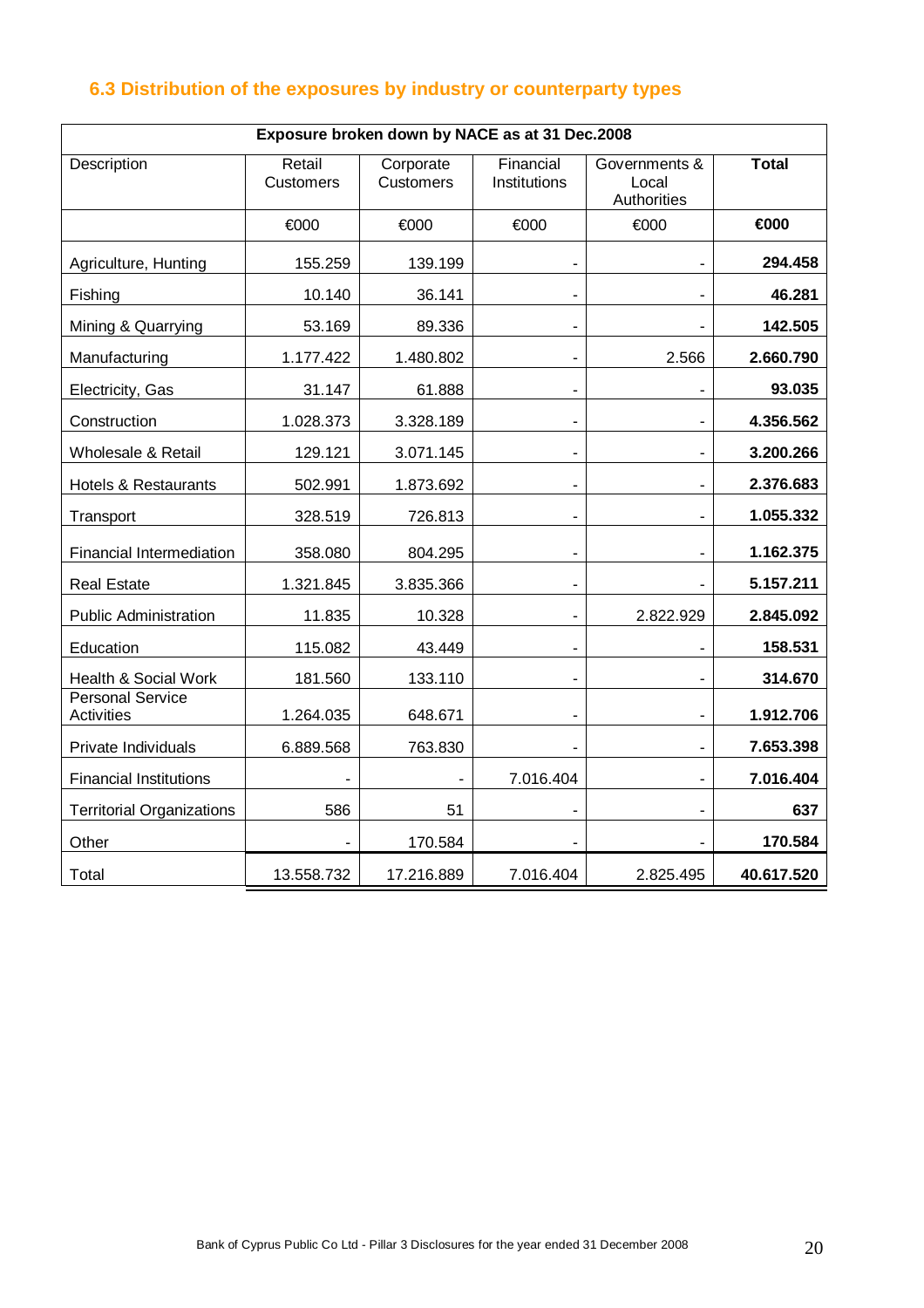## **6.4 Residual maturity breakdown of all the exposures**

| Credit Exposure by Maturity as at 31 Dec. 2008 |                             |                                                     |           |                                       |            |
|------------------------------------------------|-----------------------------|-----------------------------------------------------|-----------|---------------------------------------|------------|
|                                                | Retail.<br><b>Customers</b> | Financial<br>Corporate<br>Customers<br>Institutions |           | Governments &<br>Local<br>Authorities | Total      |
|                                                | €000                        | €000                                                | €000      | €000                                  | €000       |
| Less than 1 year                               | 4.355.917                   | 6.891.684                                           | 5.195.904 | 1.265.006                             | 17.708.511 |
| 1 to 5 years                                   | 1.719.179                   | 2.986.293                                           | 1.416.728 | 834.590                               | 6.956.790  |
| 5 to 10 years                                  | 5.894.344                   | 4.731.886                                           | 365.048   | 592.562                               | 11.583.840 |
| More than 10 years                             | 1.589.292                   | 2.607.026                                           | 38.724    | 133.337                               | 4.368.379  |
| Total                                          | 13.558.732                  | 17.216.889                                          | 7.016.404 | 2.825.495                             | 40.617.520 |

## **6.5 Security breakdown**

| Credit exposure and value of security as at 31 Dec. 2008 |                      |                               |                           |                                       |              |
|----------------------------------------------------------|----------------------|-------------------------------|---------------------------|---------------------------------------|--------------|
|                                                          | Retail,<br>Customers | Corporate<br><b>Customers</b> | Financial<br>Institutions | Governments<br>& Local<br>Authorities | <b>Total</b> |
|                                                          | €000                 | €000                          | €000                      | €000                                  | €000         |
| <b>Credit Exposure</b>                                   | 13.558.732           | 17.216.889                    | 32.509                    | 9.809.390                             | 40.617.520   |
| Value of Security                                        | (7.321.780)          | (8.709.354)                   |                           | (96.405)                              | (16.127.539) |
| <b>Total Unsecured</b><br><b>Credit Exposure</b>         | 6.236.952            | 8.507.535                     | 32.509                    | 9.712.985                             | 24.489.981   |

Although total credit exposure as at 31/12/2008 amounted to €40.617.520 thousand, only €24.449.316 thousand (net of provisions) relates to bank loans and overdrafts. For a full breakdown of credit exposure by type refer to section 6.1.

| Security by type as at 31 Dec.2008 |                     |                        |                           |                                       |              |
|------------------------------------|---------------------|------------------------|---------------------------|---------------------------------------|--------------|
|                                    | Retail<br>Customers | Corporate<br>Customers | Financial<br>Institutions | Governments<br>& Local<br>Authorities | <b>Total</b> |
|                                    | €000                | €000                   | €000                      | €000                                  | €000         |
| <b>Real Estate</b><br>Property     | 6.440.600           | 7.690.158              |                           | 5.552                                 | 14.136.310   |
| Cash                               | 430.404             | 453.546                |                           | 406                                   | 884.356      |
| Securities/ Bonds                  | 132.279             | 188.394                |                           | 85.409                                | 406.082      |
| Guarantees                         | 26.102              | 238.148                |                           | 11                                    | 264.261      |
| <b>Other Securities</b>            | 292.395             | 139.108                | ۰                         | 5.027                                 | 436.530      |
| Total                              | 7.321.780           | 8.709.354              |                           | 96.405                                | 16.127.539   |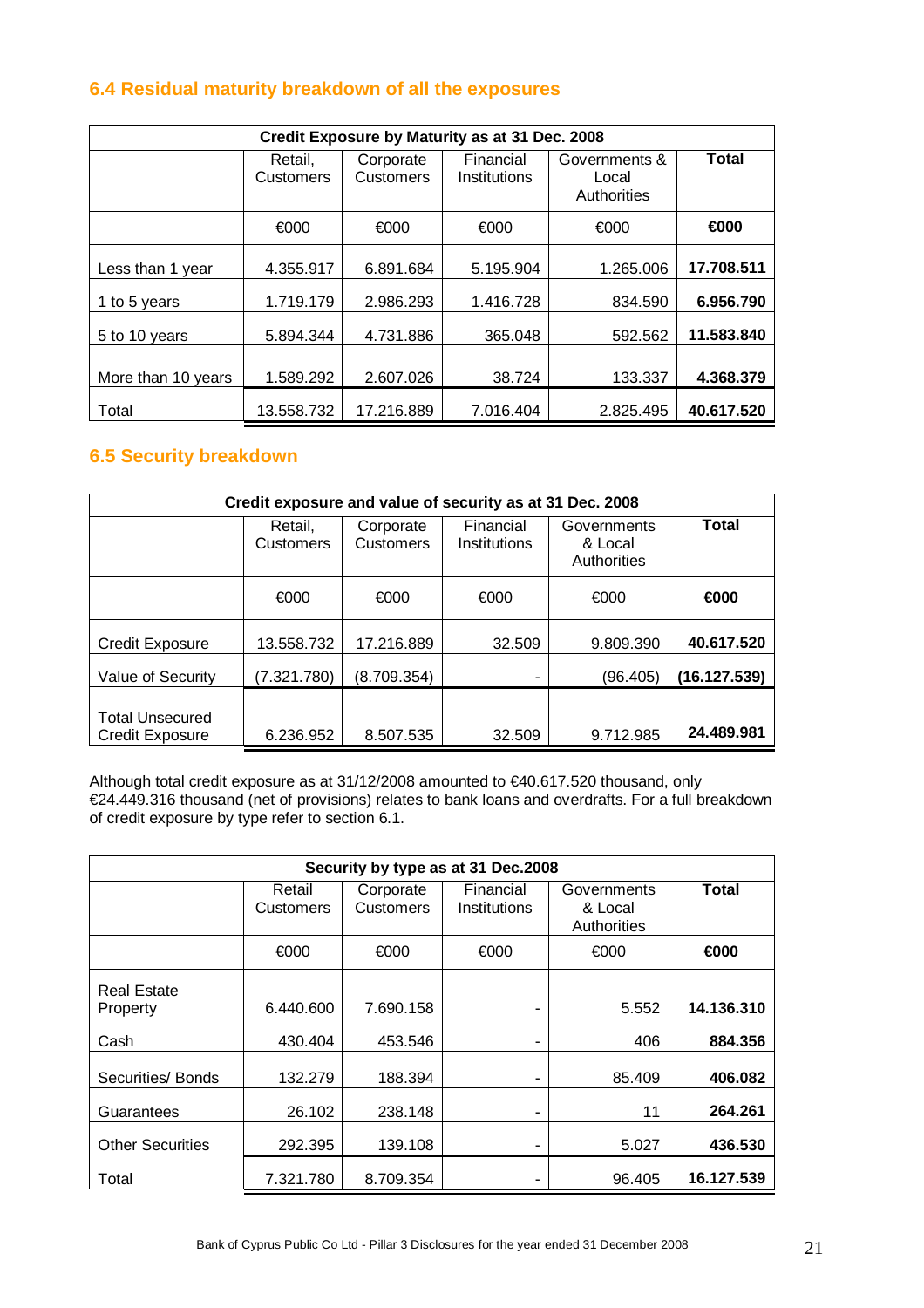## **6.6 Impaired exposures and past due exposures**

| Impaired and past due loans and advances by geographical areas as at 31 Dec. 2008 |                                     |                              |          |              |  |
|-----------------------------------------------------------------------------------|-------------------------------------|------------------------------|----------|--------------|--|
|                                                                                   | Neither past<br>due nor<br>impaired | Past due but not<br>impaired | Impaired | <b>Total</b> |  |
|                                                                                   | €000                                | €000                         | €000     | €000         |  |
| Cyprus                                                                            | 11.287.378                          | 1.139.334                    | 382.133  | 12.808.845   |  |
| Greece                                                                            | 8.130.345                           | 1.247.610                    | 283.019  | 9.660.974    |  |
| United Kingdom                                                                    | 959.057                             | 121.634                      | 24.227   | 1.104.918    |  |
| Australia                                                                         | 372.267                             | 38.946                       |          | 411.213      |  |
| Russia                                                                            | 819.176                             | 53.444                       | 81.370   | 953.990      |  |
| Romania                                                                           | 72.005                              | 539                          | 2.163    | 74.707       |  |
| Ukraine                                                                           | 99.454                              | 13.672                       | 9.457    | 122.583      |  |
|                                                                                   | 21.739.682                          | 2.615.179                    | 782.369  | 25.137.230   |  |

| Provision for impairment of loans and advances by geographical area as at 31 Dec.2008 |          |          |                    |                                             |
|---------------------------------------------------------------------------------------|----------|----------|--------------------|---------------------------------------------|
|                                                                                       | Cyprus   | Greece   | Other<br>Countries | Total<br><b>Provision for</b><br>Impairment |
|                                                                                       | €000     | €000     | €000               | €000                                        |
| At 1 January 2008                                                                     | 387.629  | 181.036  | 10.342             | 579.007                                     |
| Acquisition of subsidiaries                                                           |          |          | 59.954             | 59.954                                      |
| Exchange adjustment                                                                   |          | 1.400    | (13.786)           | (12.386)                                    |
| Applied in writing off impaired loans<br>and advances                                 | (20.673) | (12.640) | (286)              | (33.599)                                    |
| Interest accrued on impaired loans and<br>advances                                    | (10.327) | (9.103)  | (463)              | (19.893)                                    |
| Collection of loans and advances<br>previously written off                            | 23.230   | ۰        |                    | 23.230                                      |
| Charge for the year                                                                   | 12.343   | 65.217   | 14.041             | 91.601                                      |
| At 31 December 2008                                                                   | 392.202  | 225.910  | 69.802             | 687.914                                     |
| Individual impairment                                                                 | 256.175  | 168.202  | 27.586             | 451.963                                     |
| Collective impairment                                                                 | 136.027  | 57.708   | 42.216             | 235.951                                     |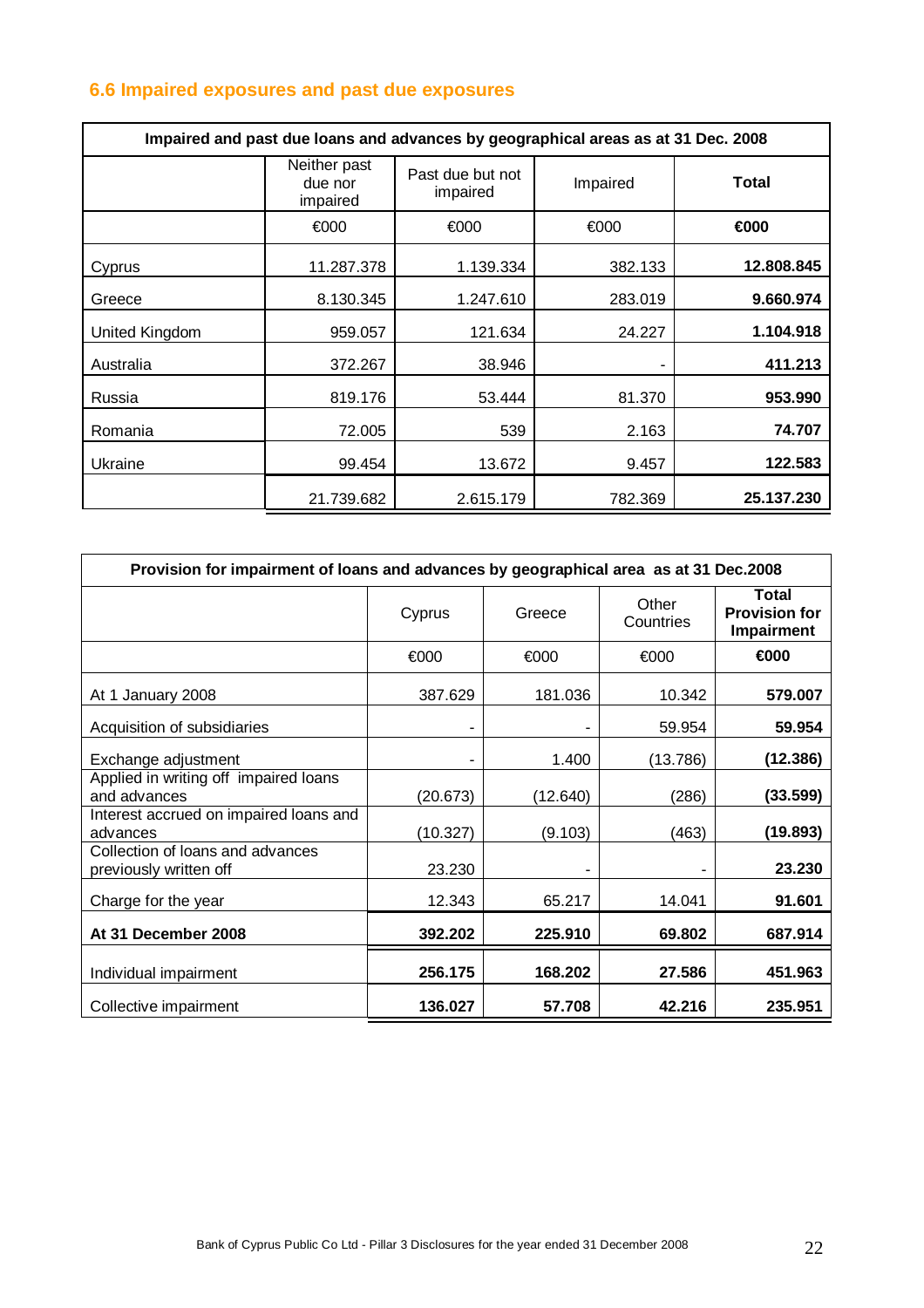## **7. The standardised approach**

## **7.1 Exposure classes for which External Credit Assessment Institutions ('ECAI') or Export Credit Agencies ('ECA') are used**

The Group uses external ratings from Moody's. These ratings are used for all relevant exposure classes, which are the following:

- Claims or contingent claims on central government or central banks
- Claims or contingent claims on regional governments or local authorities
- Claims or contingent claims on multilateral development banks
- Claims or contingent claims on institutions
- Claims or contingent claims on corporates (it should be noted that most corporates are unrated)
- Claims in the form of covered bonds
- Short-term claims on institutions and corporates
- Securitization positions
- Claims in the form of collective investment undertakings ("CIU") no exposure as at the year-end

## **7.2 Transfer of credit assessments onto items not included in the trading book**

The exposures are classified into the above exposure classes, and are then ranked into respective credit quality steps, that determine the risk-weight to be used in accordance with the provisions of the Directive.

In the case of financial institutions, the credit quality step is determined, according to the rating of the country under whose supervision they operate. It should be noted that all exposures with financial institutions with original maturity of three months or less, are risk-weighted 20%, unless the counterparty is unrated and the risk-weight assigned to its country is higher.

## **7.3 Association of external rating of each nominated ECAI or ECA with credit quality steps**

The Group complies with the standard association published by the CBC, regarding the association of the external rating of each nominated ECAI or ECA with the credit quality steps prescribed in Annex VI of the Directive.

For Financial Institutions \*

| Risk weight | Moody's rating<br>of central government |
|-------------|-----------------------------------------|
| 20%         | Aaa to Aa3                              |
| 50%         | A1 to A3                                |
| 100%        | Baa1 to Baa3                            |
| 100%        | Ba1 to Ba3                              |
| 100%        | B <sub>1</sub> to B <sub>3</sub>        |
| 150%        | equal or lower than Caa1                |

\* The above association also applies for regional governments or local authorities and for multilateral development banks (unless they are specifically stated in the CBC rules to be 0% risk-weighted).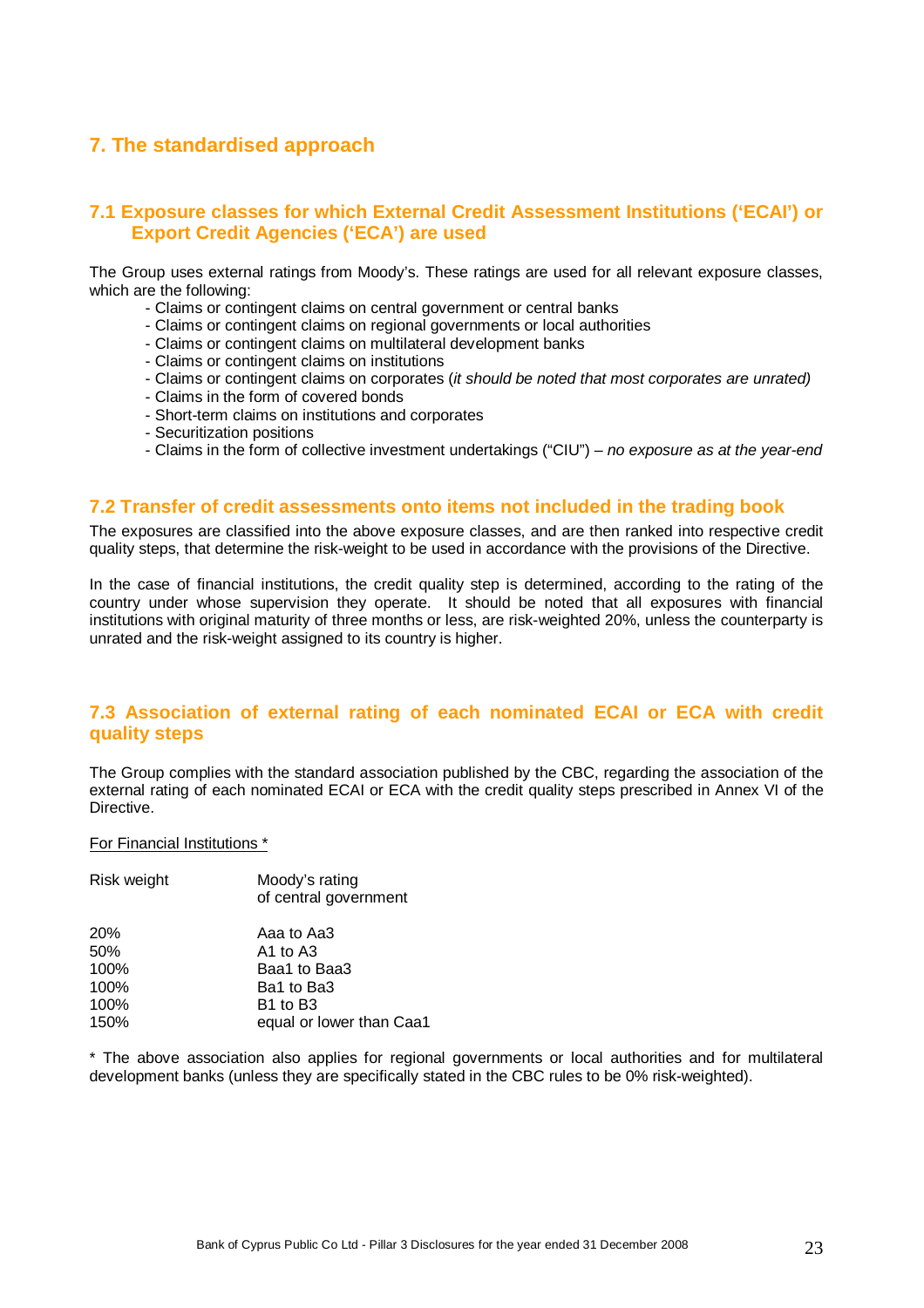#### For Sovereigns

| Risk weight                                        | Moody's rating<br>of central government                                                                              |
|----------------------------------------------------|----------------------------------------------------------------------------------------------------------------------|
| $0\%$<br><b>20%</b><br>50%<br>100%<br>100%<br>150% | Aaa to Aa3<br>A1 to A3<br>Baa1 to Baa3<br>Ba1 to Ba3<br>B <sub>1</sub> to B <sub>3</sub><br>equal or lower than Caa1 |
| For Corporates                                     |                                                                                                                      |
| Risk weight                                        | Moody's rating<br>of central government                                                                              |
| <b>20%</b><br>50%<br>100%<br>100%<br>150%<br>150%  | Aaa to Aa3<br>A1 to A3<br>Baa1 to Baa3<br>Ba1 to Ba3<br>B1 to B3<br>equal or lower than Caa1                         |

## **7.4 Exposure before and after credit risk mitigation**

The exposure before and after credit risk mitigation associated with each credit quality step mostly for financial institutions and governments, as at the year-end was as follows:

| Rating                        | <b>TOTAL Exposure</b><br>€Million |
|-------------------------------|-----------------------------------|
| Aaa - Aa3                     | 7.969                             |
| A1-A3                         | 1.385                             |
| Baa1 - Baa3                   | 262                               |
| NR.                           | 143                               |
| Items in course of collection | 72                                |
| <b>TOTAL</b>                  | 9.831                             |

As at the year-end there was no credit risk mitigation available for exposures with banks and sovereigns and corporate bonds/derivatives. Therefore, the above amounts indicate the exposures both before and after credit risk mitigation.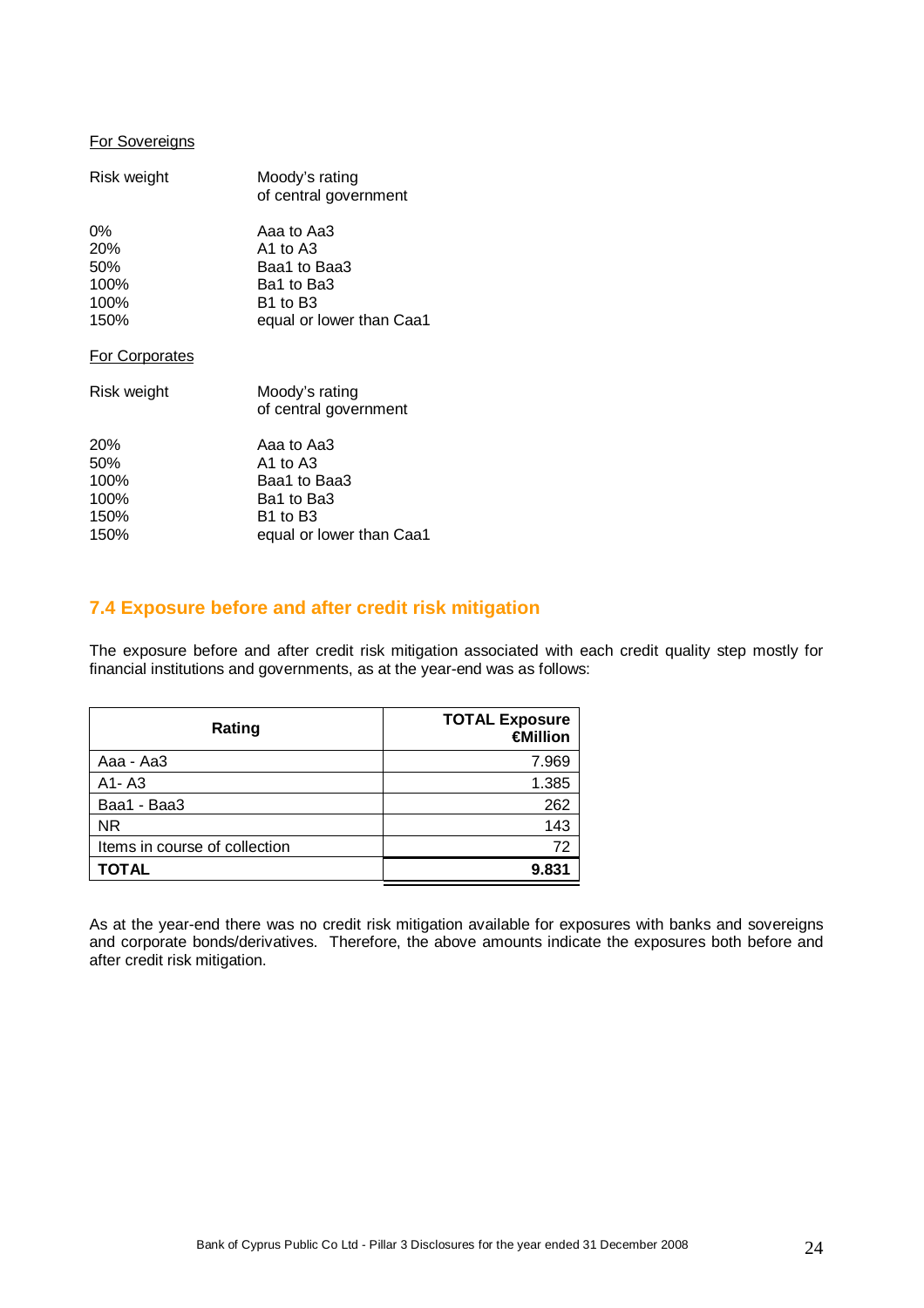## **8. Operational risk**

#### **8.1 Approaches for the assessment of own funds requirements**

The Group follows the Standardised Approach for the calculation of own funds requirements for operational risk for which the approval of the CBC was obtained.

## **8.2 Relevant internal and external factors considered in the bank's measurement approach**

As the Group is using the Standardised Approach it is exempt from utilising data on internal and external factors for capital calculation (required for banks that use the Advanced Measurement Approach). Nonetheless, as required for the Standardised Approach, internal loss data is collected in an in-house developed database. Where available, external data is considered as part of the Group's overall risk assessment. The internal data is submitted to the CBC together with the Capital calculation as required.

## **9. Exposures in equities not included in the trading book**

The Group holds equity securities mainly for the purposes of capital appreciation. At 31 December 2008, the Group also had certain equity securities obtained from customers in satisfaction of debt as well as certain venture capital investments.

Listed equity securities are measured at fair value, being the market value of these securities on a recognised stock exchange. Unlisted securities are also measured at fair value, which are determined using valuation models. These models are periodically reviewed by qualified personnel.

There have been no significant changes to these practices in 2008 compared to 2007.

Of the total equity securities held by the Group as at 31 December 2008, €24.189 thousand were classified as available for sale and €3.057 thousand were classified as at fair value through profit or loss.

The balance sheet value of the Group's equity securities not included in the trading book at 31 December 2008 is €27.246 thousand, analysed as follows:

|                                      | €000   |
|--------------------------------------|--------|
| Listed on the Cyprus Stock Exchange  | 19.359 |
| Listed on European stock exchanges   | 3.590  |
| Unlisted venture capital investments | 3.057  |
| Other unlisted                       | 1.240  |
| Total                                | 27.246 |

There is no difference between the fair value and the balance sheet value of equity securities.

The realised gain from disposals of equity securities during 2008 amounted to €1.007 thousand and were included in the income statement. The total cumulative unrealised gain on revaluation of available-for-sale equity securities amounted to €4.644 thousand and were included in the revaluation reserves of the Group.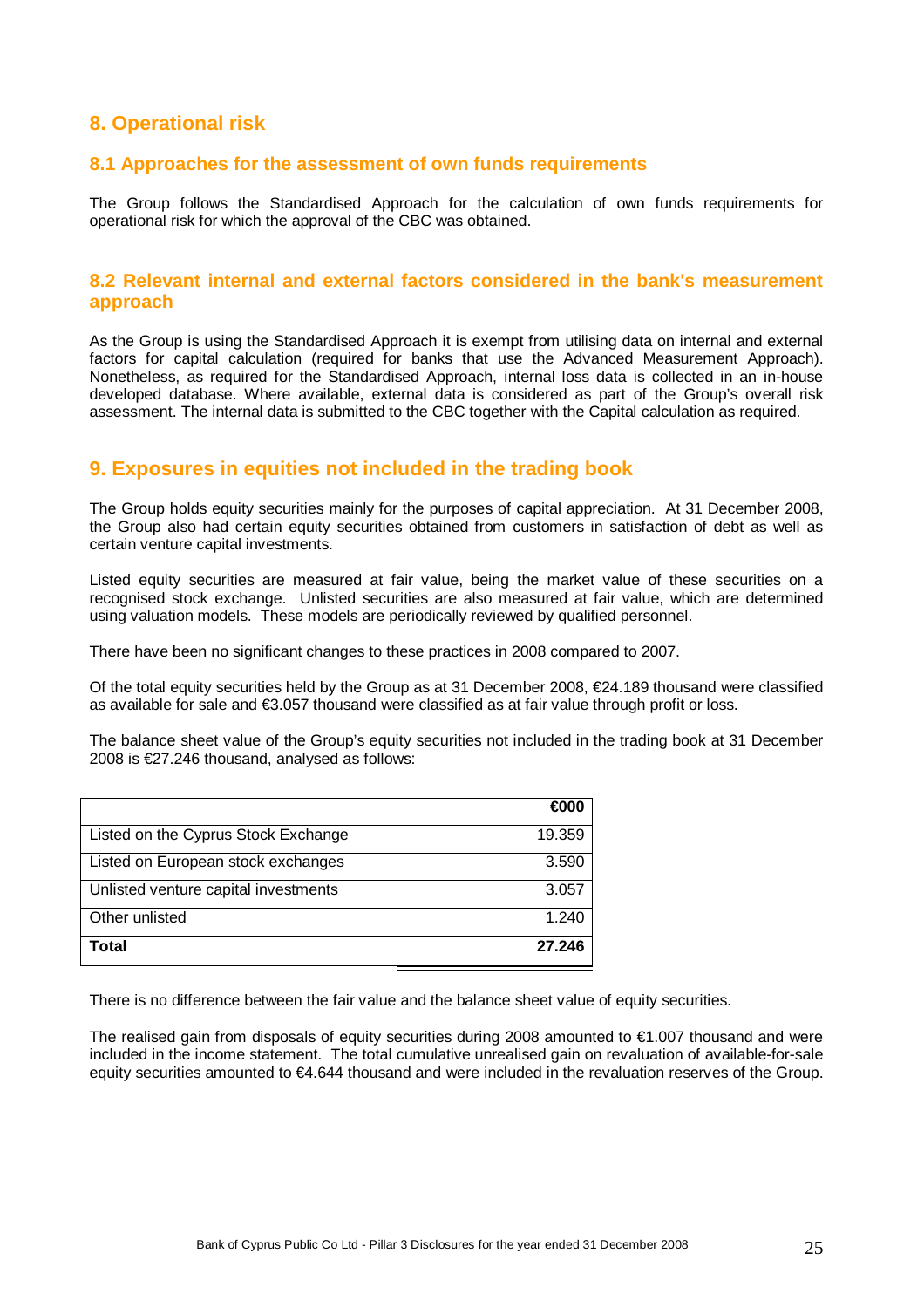## **10. Exposure to interest rate risk on positions not included in the trading book**

The Group ALCO sets limits on the maximum allowable interest rate risk in the banking book, for each banking unit. The exposure is measured as follows:

#### **Impact on Net Interest Income**

The maximum loss limits apply for each year, for the first three years. They were set as a percentage of Group capital (1,5%) and as a percentage of net interest income of the Group (5%) and were allocated to the various banking units of the Group based on their contribution to net interest income. Small limits for open interest rate positions have been approved for periods more than three years.

The table below indicates how the net interest income of the Group, over a one-year period, will be affected from a reasonably possible change in the interest rates of the main currencies:

| Change in rates   | Euro     | <b>USD</b> | <b>GBP</b> | Other<br>currencies | <b>Total</b> |
|-------------------|----------|------------|------------|---------------------|--------------|
|                   | €000     | €000       | €000       | €000                | €000         |
| 2008              |          |            |            |                     |              |
| $+0.5%$ in all    |          |            |            |                     |              |
| currencies        | 12.004   | 2.115      | 495        | (321)               | 12.270       |
| -0.25% in USD and |          |            |            |                     |              |
| $-0,5%$ in other  |          |            |            |                     |              |
| currencies        | (13.599) | (1.145)    | (528)      | 210                 | (13.851)     |

The total change in net interest income differs from the sum of the changes for each individual currency, as it has been calculated based on the actual correlation coefficients between the interest rates of the various foreign currencies, and perfect positive correlation between the interest rate of the foreign currencies and the Euro.

#### **Impact on the Economic Value of equity**

The impact on the Economic Value of equity is measured for Group positions, for a 200 basis points change in interest rates. The Group ALCO has set a maximum limit of 10% of Group regulatory capital for this change. The change in the economic value of the Group as at the end of December 2008 amounted to €127 million (5,3% of Group regulatory capital, calculated in accordance with CBC rules).

#### **Measuring the interest rate effect**

The following methodology is used to measure the interest rate effect:

The assets and liabilities in each currency are placed in time bands, according to the number of days remaining from the reporting date until their next repricing date. The difference between assets and liabilities repricing in each time band, 'the gap' is then calculated. The gaps are the starting point in calculating both the impact on net interest income and on economic value from a certain change in interest rates.

A rate change is applied on the gap of each time band for the number of days from the middle of the time band to the year-end in order to calculate the impact on net interest income. Moreover, a factor (provided in the Basel document "Principles for the management and supervision of interest rate risk) for the standardised interest rate shock and corresponding to a 2% rate change) is applied to the gap of each time band in order to calculate the impact on Economic Value.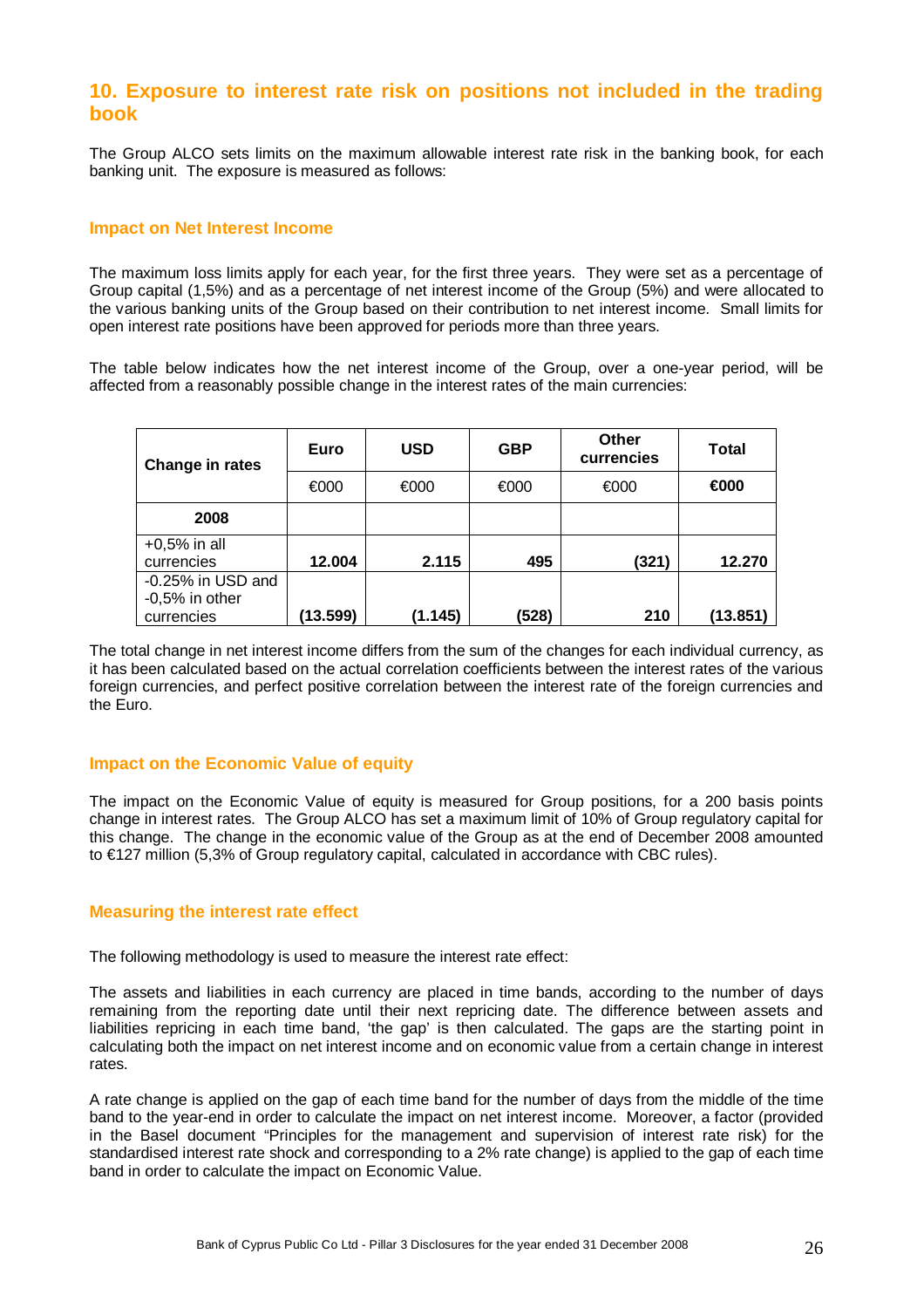The interest rate effect, on interest income is measured according to the following scenarios:

- I. For a 1% increase and a 1% decrease in rates assuming a parallel shift of the yield curve.
- II. Using interest rate changes for each currency and time period as suggested by the yield curves.

The overall interest rate effect is calculated in two ways:

- a) As the average of the interest rate effects using the assumption of positive and zero correlations, since we know from historic data that actual correlations lie between 0 and 1.
- b) Using the actual correlations of 1-month interest rates.

Daily monitoring – for the purpose of monitoring compliance with the maximum loss limit on a daily basis, the interest rate effect is calculated using method I above and a) only – that is to say a 1% parallel shift in both directions will be used and the average of the zero and positive correlations will be applied.

Monthly monitoring – All the above methods will be used. In the case of operations in Australia, Channel Islands, Russia, Romania and Ukraine monitoring for the time being will be monthly– methods I and II above will be used. As the operations grow and become more complex, more frequent monitoring will be carried out.

All the interest rate effects calculated using the above methodologies should be within the overall limit for each banking unit.

#### **Concentration limits per currency**

In order to avoid excessive variations in Group net interest income caused by the change in the interest rate of a particular currency, it is prudent to limit the maximum interest rate effect by establishing concentration limits per currency. These limits are related to the size of the assets and liabilities of each currency. Concentration limits are set for the Bank's operations in Cyprus and Greece. No concentration limits are set for the other operations (in the UK, the Channel Islands, Australia, Russia, Romania and Ukraine) due to the size of their balance sheets.

## **11. Market Risk Trading Books**

The Group has a low market risk appetite. There are very small limits for undertaking market risk in trading books.

#### **FX Trading book**

There was a trading book in FX, which operated in the Cyprus dealing room only until the  $16<sup>th</sup>$  of May 2008. The following limits were available:

#### **Stop-Loss limits**

| Daily   | €86.000  |
|---------|----------|
| Monthly | €170.000 |
|         |          |

**Value at Risk limit €260.000** 

Furthermore, there are position limits for intra-day and overnight positions.

During 2008, the actual losses οn any given day did not exceed the Value at Risk limit.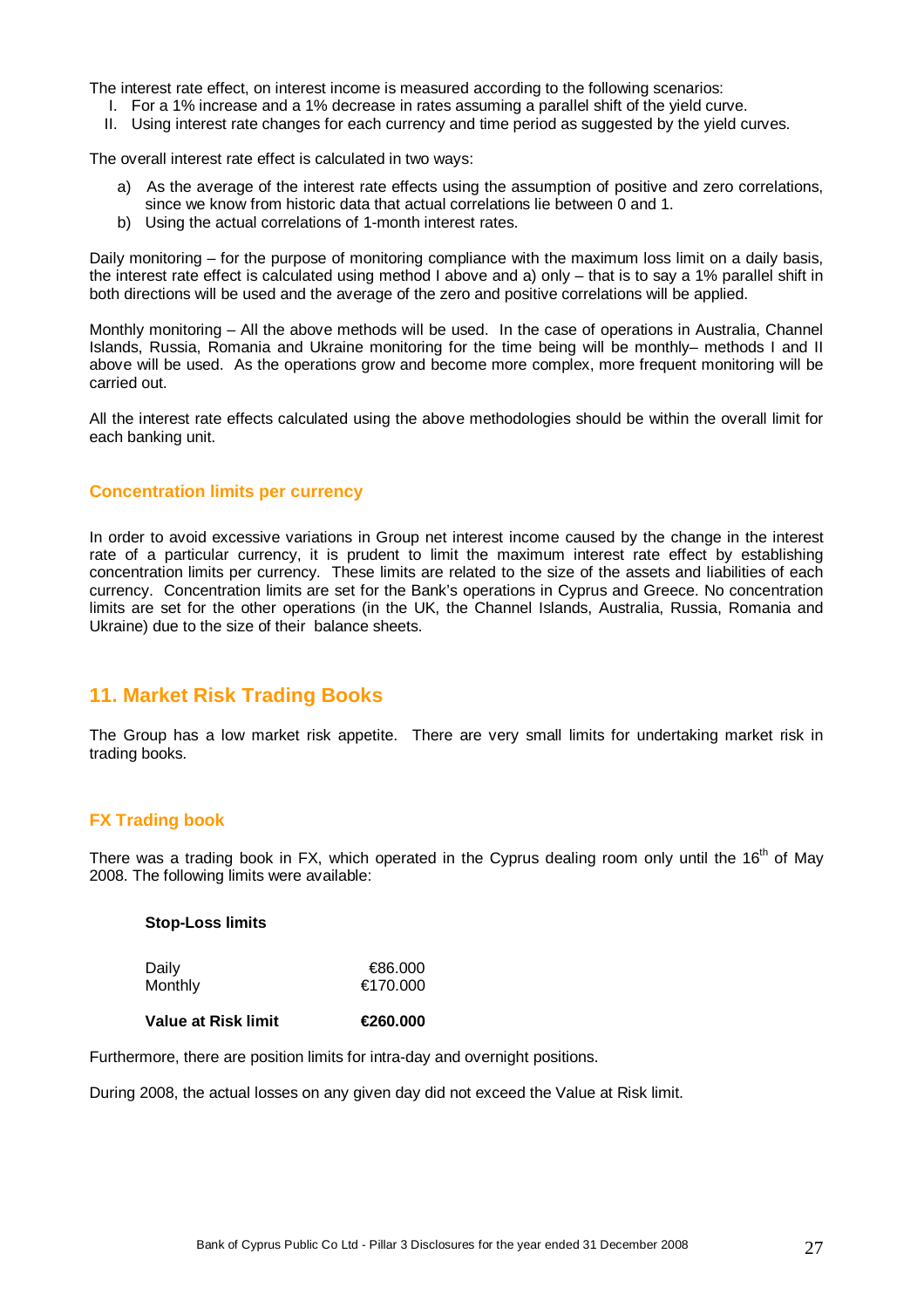## **Capital Markets Trading book**

In Cyprus there was also a capital markets trading book, that included credit and interest rate risk positions until the 30<sup>th</sup> June 2008.

The following limits applied:

#### **Stop Loss limits**

| Daily    | €170.000 |
|----------|----------|
| Monthly  | €340.000 |
| Annually | €850.000 |

#### **Position limits**

| Credit Risk positions        | €275 million |
|------------------------------|--------------|
| Interest Rate Risk positions | €70 million  |

With effect from 1 July 2008, the trading book was closed and the positions were reclassified from the trading portfolio to the 'Available for Sale' category.

## **Equities Trading book**

In addition to the above, some equities listed in the Cyprus Stock Exchange are held in a trading book in the books of the Cyprus operations of the Bank and its subsidiary CISCO. The intention is to gradually dispose of these equities and close the trading book.